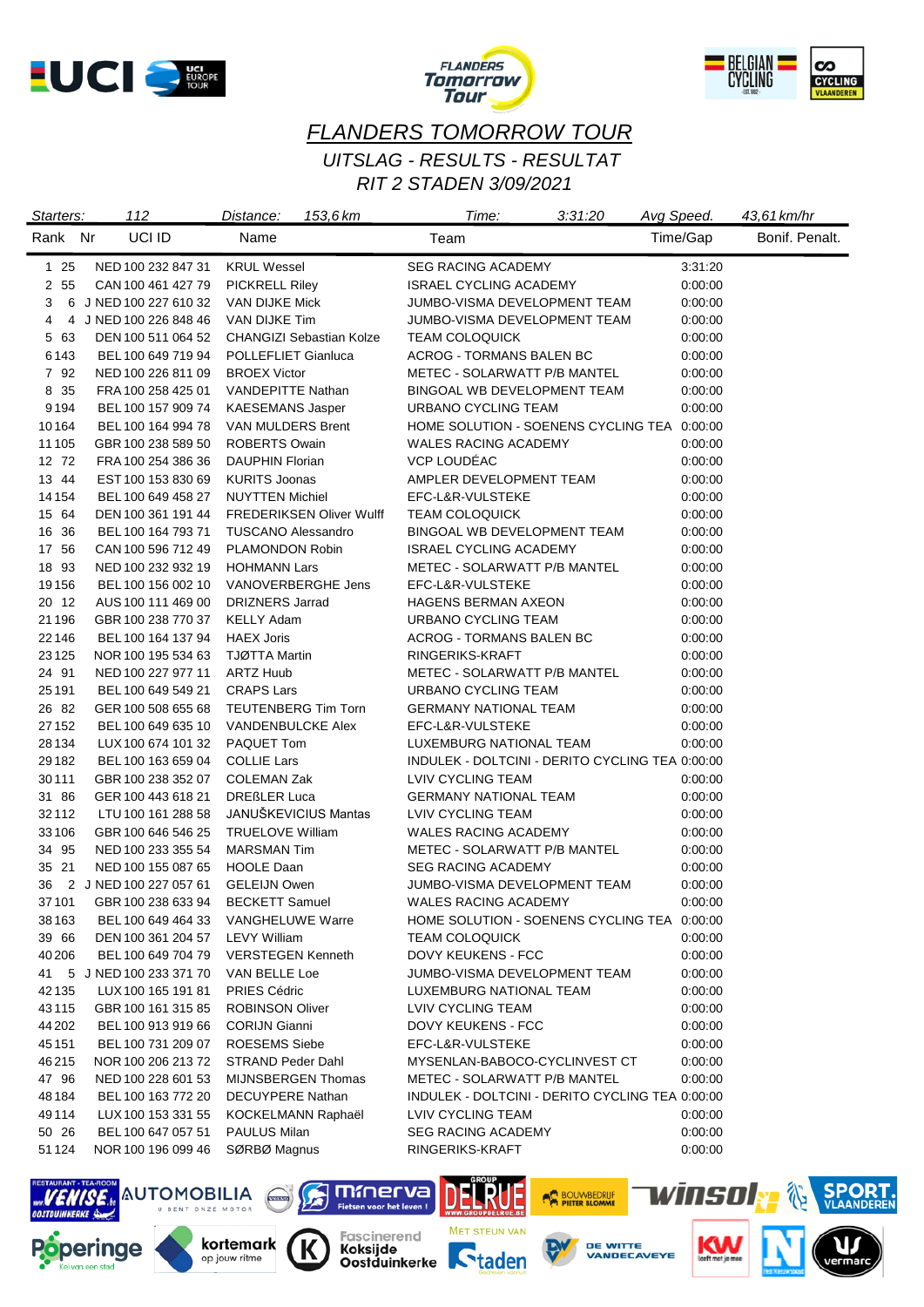





## *FLANDERS TOMORROW TOUR RIT 2 STADEN 3/09/2021 UITSLAG - RESULTS - RESULTAT*

| Starters: | 112                    | 153,6 km<br>Distance:               | Time:                                           | 3:31:20 | Avg Speed. | 43,61 km/hr    |
|-----------|------------------------|-------------------------------------|-------------------------------------------------|---------|------------|----------------|
| Rank Nr   | UCI ID                 | Name                                | Team                                            |         | Time/Gap   | Bonif. Penalt. |
| 52 14     | USA 100 531 553 74     | <b>GARRISON Michael</b>             | <b>HAGENS BERMAN AXEON</b>                      |         | 0:00:00    |                |
| 53141     | BEL 100 644 197 04     | <b>HUYS Branko</b>                  | <b>ACROG - TORMANS BALEN BC</b>                 |         | 0:00:00    |                |
| 54 161    | BEL 100 649 275 38     | <b>BERCKMOES Jenno</b>              | HOME SOLUTION - SOENENS CYCLING TEA 0:00:00     |         |            |                |
| 55        | 1 J NED 100 227 001 05 | <b>BOVEN Lars</b>                   | JUMBO-VISMA DEVELOPMENT TEAM                    |         | 0:00:00    |                |
| 56193     | BEL 100 649 328 91     | DE WEERT Robbe                      | URBANO CYCLING TEAM                             |         | 0.00:00    |                |
| 57 94     | NED 100 228 547 96     | KOSTER Adne                         | METEC - SOLARWATT P/B MANTEL                    |         | 0:00:00    |                |
| 58 104    | GBR 100 644 173 77     | JAMES-MORRIS Liam                   | WALES RACING ACADEMY                            |         | 0:00:00    |                |
| 59136     | LUX 100 350 004 12     | <b>WENZEL Mats</b>                  | <b>LUXEMBURG NATIONAL TEAM</b>                  |         | 0.00:00    |                |
| 60201     | BEL 100 649 779 57     | <b>VANDEN HEEDE Jens</b>            | DOVY KEUKENS - FCC                              |         | 0:00:00    |                |
| 61 51     | ISR 100 631 079 78     | KOGUT Oded                          | <b>ISRAEL CYCLING ACADEMY</b>                   |         | 0:00:00    |                |
| 62 41     | LTU 100 524 353 52     | <b>MIKUTIS Aivaras</b>              | AMPLER DEVELOPMENT TEAM                         |         | 0:00:00    |                |
| 63 81     | GER 100 490 391 40     | <b>ROSNER Linus</b>                 | <b>GERMANY NATIONAL TEAM</b>                    |         | 0:00:00    |                |
| 64133     | LUX 100 165 189 79     | <b>KLUCKERS Arthur</b>              | LUXEMBURG NATIONAL TEAM                         |         | 0:00:00    |                |
| 65 46     | LTU 100 524 350 49     | <b>BITINAS Mantas</b>               | AMPLER DEVELOPMENT TEAM                         |         | 0:00:00    |                |
| 66 13     | USA 100 514 688 87     | <b>LANGE Colby</b>                  | <b>HAGENS BERMAN AXEON</b>                      |         | 0:00:00    |                |
| 67162     | BEL 100 163 641 83     | <b>CLAEYS Arno</b>                  | HOME SOLUTION - SOENENS CYCLING TEA 0:00:00     |         |            |                |
| 68        | 3 J NOR 100 197 590 82 | STAUNE-MITTET Johannes              | JUMBO-VISMA DEVELOPMENT TEAM                    |         | 0:00:00    |                |
| 69212     | BEL 100 156 752 81     | CASSAERT Loran                      | MYSENLAN-BABOCO-CYCLINVEST CT                   |         | 0.00:00    |                |
| 70186     | NED 100 234 160 83     | <b>LUITEN Niels</b>                 | INDULEK - DOLTCINI - DERITO CYCLING TEA 0:00:00 |         |            |                |
| 71 16     | GBR 100 237 110 26     | <b>LAVERICK Joseph</b>              | <b>HAGENS BERMAN AXEON</b>                      |         | 0.00:00    |                |
| 72195     | BEL 100 164 962 46     | VAN HEMELEN Vincent                 | URBANO CYCLING TEAM                             |         | 0:00:00    |                |
| 73 73     | FRA 100 235 191 47     | <b>JOLLY Maxime</b>                 | VCP LOUDÉAC                                     |         | 0:00:00    |                |
| 74 24     | ITA 100 303 424 89     | <b>FRIGO Marco</b>                  | <b>SEG RACING ACADEMY</b>                       |         | 0:00:00    |                |
| 75142     | BEL 100 163 598 40     | <b>BROUWERS Arno</b>                | ACROG - TORMANS BALEN BC                        |         | 0.00:00    |                |
| 76 31     | BEL 100 832 107 25     | DE VILLE DE GOYET Ivan              | BINGOAL WB DEVELOPMENT TEAM                     |         | 0:00:00    |                |
| 77 42     | FIN 100 110 270 62     | <b>JUNTUNEN Antti-Jussi</b>         | AMPLER DEVELOPMENT TEAM                         |         | 0.00:00    |                |
| 78 166    | BEL 100 649 838 19     | VIDTS Obie                          | HOME SOLUTION - SOENENS CYCLING TEA 0:00:00     |         |            |                |
| 79131     | LUX 100 349 995 03     | <b>BETTENDORFF Loïc</b>             | LUXEMBURG NATIONAL TEAM                         |         | 0:00:00    |                |
| 80 65     | DEN 100 546 757 49     | <b>KJELDSEN Christian</b>           | <b>TEAM COLOQUICK</b>                           |         | 0.00:00    |                |
| 81211     | BEL 100 163 615 57     | <b>CAPPAN Lennert</b>               | MYSENLAN-BABOCO-CYCLINVEST CT                   |         | 0:00:00    |                |
| 82 43     | EST 100 636 770 46     | <b>KARPENKO Gleb</b>                | AMPLER DEVELOPMENT TEAM                         |         | 0.00:00    |                |
| 83185     | BEL 100 164 203 63     | <b>HOUTEKIER Justin</b>             | INDULEK - DOLTCINI - DERITO CYCLING TEA 0:00:00 |         |            |                |
| 84 144    | BEL 100 649 847 28     | STEVENS Daan                        | ACROG - TORMANS BALEN BC                        |         | 0:00:00    |                |
| 85 22     | GBR 100 642 943 11     | DAY Thomas                          | <b>SEG RACING ACADEMY</b>                       |         | 0.00:00    |                |
| 86181     | BEL 100 650 077 64     | <b>CLAUS Benoît</b>                 | INDULEK - DOLTCINI - DERITO CYCLING TEA 0:00:00 |         |            |                |
| 87 61     | DEN 100 538 275 06     | <b>ANDERSEN Kasper</b>              | <b>TEAM COLOQUICK</b>                           |         | 0:00:00    |                |
| 88 76     |                        | FRA 100 272 475 83 PLUSQUELLEC Yann | <b>VCP LOUDEAC</b>                              |         | 0:00:00    |                |
| 89204     | BEL 100 164 875 56     | <b>VANDEN HEEDE Niels</b>           | <b>DOVY KEUKENS - FCC</b>                       |         | 0:00:00    |                |
| 90 71     | FRA 100 257 408 51     | GILBERT Aurélien                    | VCP LOUDÉAC                                     |         | 0:00:00    |                |
| 91 52     | ISR 100 565 503 74     | DAVIDZON Lahav                      | <b>ISRAEL CYCLING ACADEMY</b>                   |         | 0:00:00    |                |
| 92121     | NOR 100 200 502 84     | FJELDSTAD Øyvind                    | RINGERIKS-KRAFT                                 |         | 0:00:00    |                |
| 93 205    | BEL 100 760 667 74     | <b>VERCOUILLIE Victor</b>           | DOVY KEUKENS - FCC                              |         | 0:00:00    |                |
| 94145     | BEL 100 649 499 68     | <b>VERMOOTE Jelle</b>               | ACROG - TORMANS BALEN BC                        |         | 0:00:00    |                |
| 95 33     | BEL 100 525 895 42     | <b>FASTRES Noah</b>                 | BINGOAL WB DEVELOPMENT TEAM                     |         | 0:00:10    |                |
| 96103     | GBR 100 238 841 11     | <b>BURKE Matthew</b>                | WALES RACING ACADEMY                            |         | 0:00:42    |                |
| 97 203    | BEL 100 164 140 00     | <b>HANNE Milan</b>                  | DOVY KEUKENS - FCC                              |         | 0:00:51    |                |
| 98123     | NOR 100 205 346 78     | <b>SKRETTEBERG Mathias</b>          | RINGERIKS-KRAFT                                 |         | 0:03:39    |                |
| 99 54     | AUS 100 823 552 06     | <b>MACKELLAR Alastair</b>           | <b>ISRAEL CYCLING ACADEMY</b>                   |         | 0:03:39    |                |
| 100 75    | FRA 100 156 982 20     | <b>LIMOUSIN Maxime</b>              | VCP LOUDÉAC                                     |         | 0:04:09    |                |
| 101 53    | ISR 100 597 180 32     | <b>TENE Rotem</b>                   | <b>ISRAEL CYCLING ACADEMY</b>                   |         | 0:04:09    |                |
| 102153    | BEL 100 649 715 90     | LAURYSSEN Yorben                    | EFC-L&R-VULSTEKE                                |         | 0:05:00    |                |

Koksijde<br>Oostduinkerke **Ctaden** 

IJ

mmerva

Fietsen voor het leven!

Fascinerend<br>**Koksijde** 

ELRUE

MET STEUN VAN

**POLYVBEDRUF** 



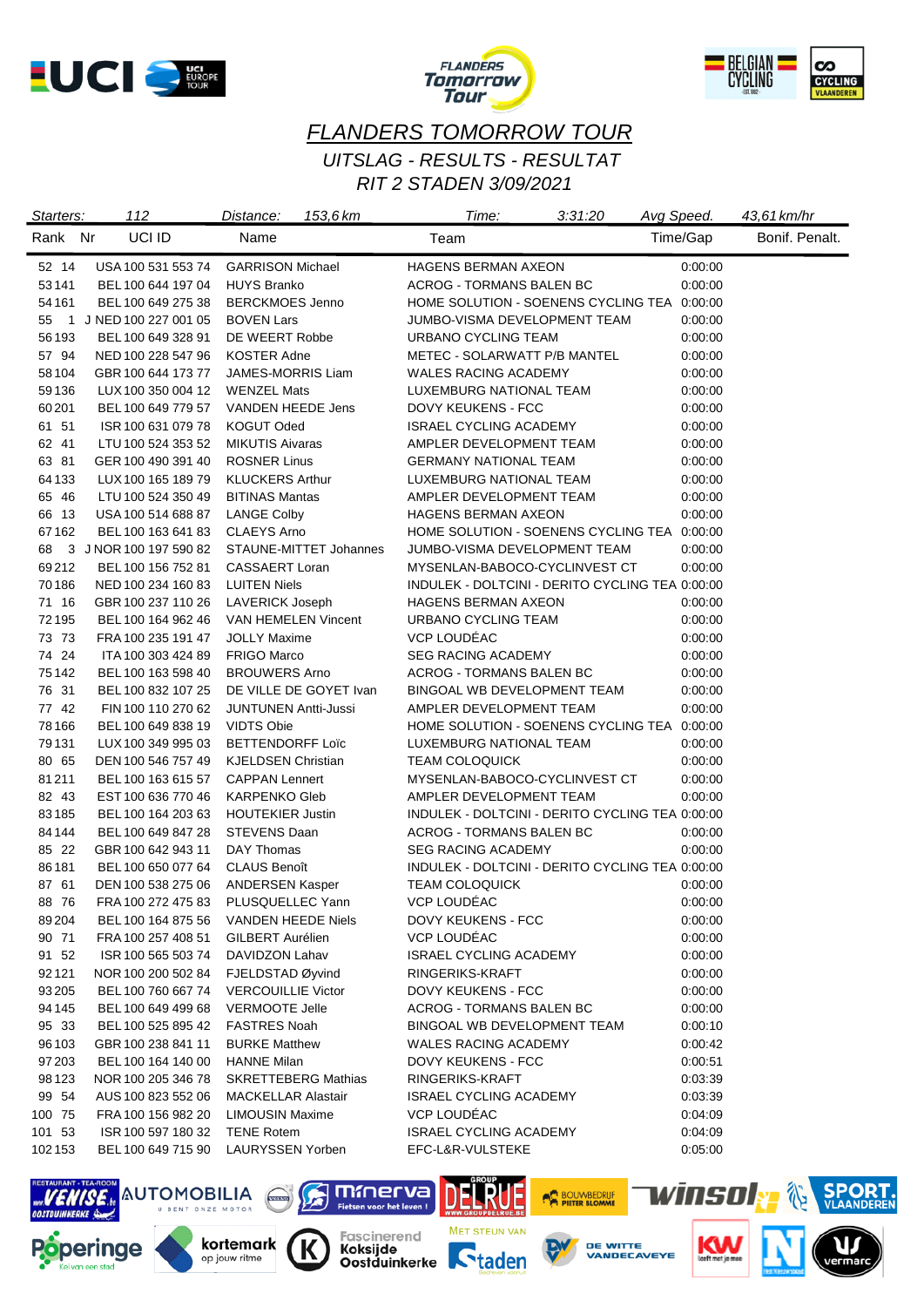





## *FLANDERS TOMORROW TOUR RIT 2 STADEN 3/09/2021 UITSLAG - RESULTS - RESULTAT*

| Starters:  | 112                                         | Distance:           | 153.6 km | Time:                                       | 3:31:20 | Avg Speed. | 43.61 km/hr    |
|------------|---------------------------------------------|---------------------|----------|---------------------------------------------|---------|------------|----------------|
| Rank<br>Nr | UCI ID                                      | Name                |          | Team                                        |         | Time/Gap   | Bonif, Penalt. |
| 103165     | BEL 100 649 877 58                          | <b>VERGOTE Diel</b> |          | HOME SOLUTION - SOENENS CYCLING TEA 0:05:00 |         |            |                |
| 104 11     | USA 100 155 072 50                          | DAVIS Cole          |          | <b>HAGENS BERMAN AXEON</b>                  |         | 0.05:00    |                |
| 105 15     | USA 100 162 071 65                          | JONES Simon         |          | <b>HAGENS BERMAN AXEON</b>                  |         | 0.05:00    |                |
| 106 192    | BEL 100 163 872 23                          | DE PAUW Len         |          | URBANO CYCLING TEAM                         |         | 0:05:35    |                |
| 107122     | NOR 100 590 347 86 SONGSTAD Jørgen Wergelan |                     |          | RINGERIKS-KRAFT                             |         | 0:13:27    |                |

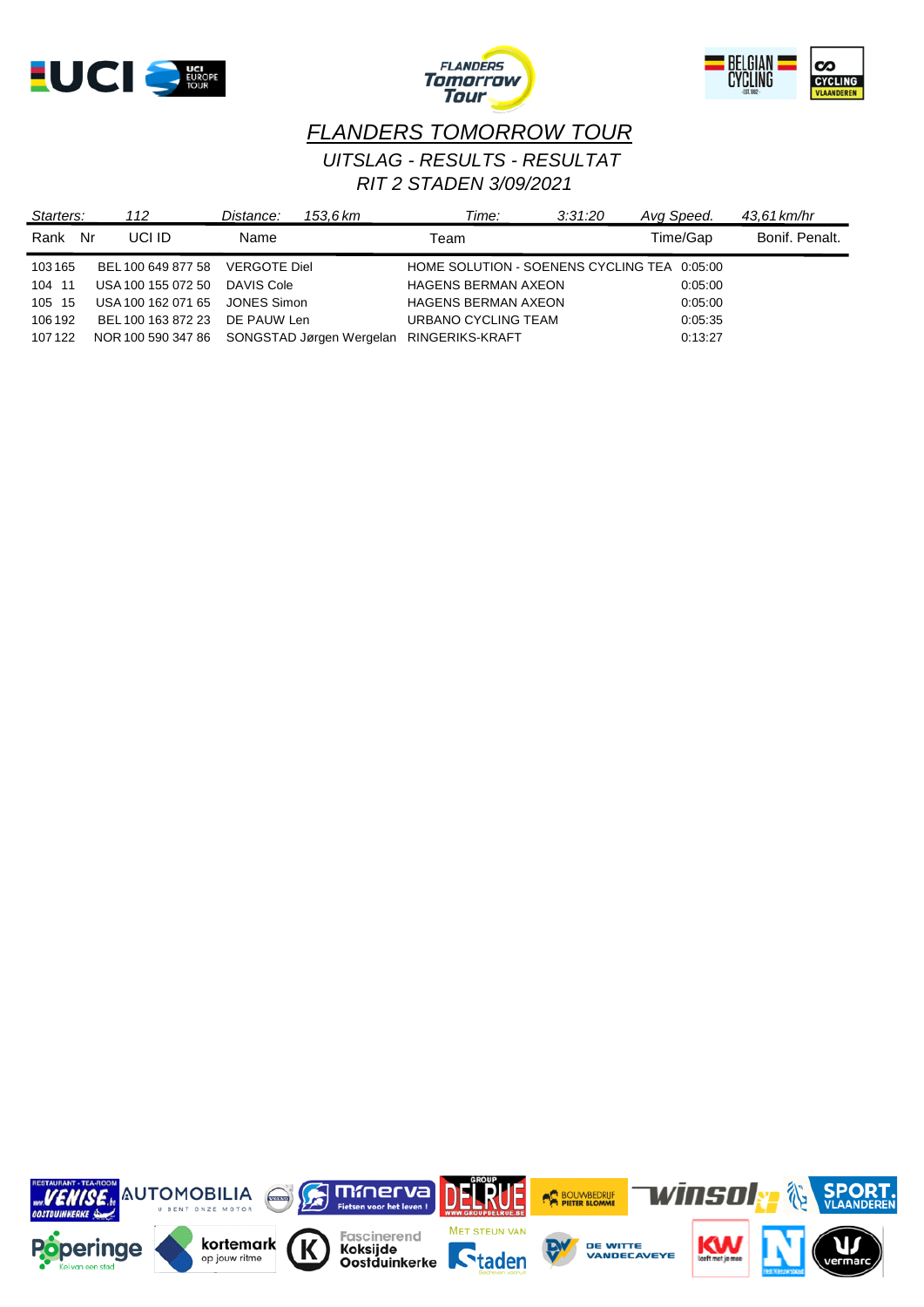



#### *Puntenklassement-Classement des points-Points classification*

*(Punten aankomst + Rushes - Points arrivée + Rushes - Points Finish + sprints)*

*RIT 2 STADEN 3/09/2021* 

|    |     | Rang Rugnr Naam-Nom         | Ploeg-Equipe                         | <b>Punten-Points</b> |
|----|-----|-----------------------------|--------------------------------------|----------------------|
| 1  |     | 25 KRUL Wessel              | <b>SEG RACING ACADEMY</b>            | 30                   |
| 2  |     | 55 PICKRELL Riley           | <b>ISRAEL CYCLING ACADEMY</b>        | 28                   |
| 3  |     | 6 VAN DIJKE Mick            | JUMBO-VISMA DEVELOPMENT TEAM         | 26                   |
| 4  |     | 4 VAN DIJKE Tim             | JUMBO-VISMA DEVELOPMENT TEAM         | 24                   |
| 5  |     | 63 CHANGIZI Sebastian Kolze | <b>TEAM COLOQUICK</b>                | 22                   |
| 6  |     | 143 POLLEFLIET Gianluca     | ACROG - TORMANS BALEN BC             | 20                   |
| 7  |     | 92 BROEX Victor             | METEC - SOLARWATT P/B MANTEL         | 18                   |
| 8  |     | 35 VANDEPITTE Nathan        | BINGOAL WB DEVELOPMENT TEAM          | 16                   |
| 9  |     | 194 KAESEMANS Jasper        | URBANO CYCLING TEAM                  | 14                   |
| 10 | 164 | VAN MULDERS Brent           | HOME SOLUTION - SOENENS CYCLING TEAM | 12                   |
| 11 |     | 105 ROBERTS Owain           | <b>WALES RACING ACADEMY</b>          | 10                   |
| 12 |     | 72 DAUPHIN Florian          | VCP LOUDÉAC                          | 8                    |
| 13 |     | 44 KURITS Joonas            | AMPLER DEVELOPMENT TEAM              | 6                    |
| 14 |     | 123 SKRETTEBERG Mathias     | RINGERIKS-KRAFT                      | 5                    |
| 15 |     | 154 NUYTTEN Michiel         | EFC-L&R-VULSTEKE                     | 4                    |
| 16 |     | 142 BROUWERS Arno           | ACROG - TORMANS BALEN BC             | 3                    |
| 17 |     | 64 FREDERIKSEN Oliver Wulff | <b>TEAM COLOQUICK</b>                | 2                    |
| 18 |     | 52 DAVIDZON Lahav           | ISRAEL CYCLING ACADEMY               |                      |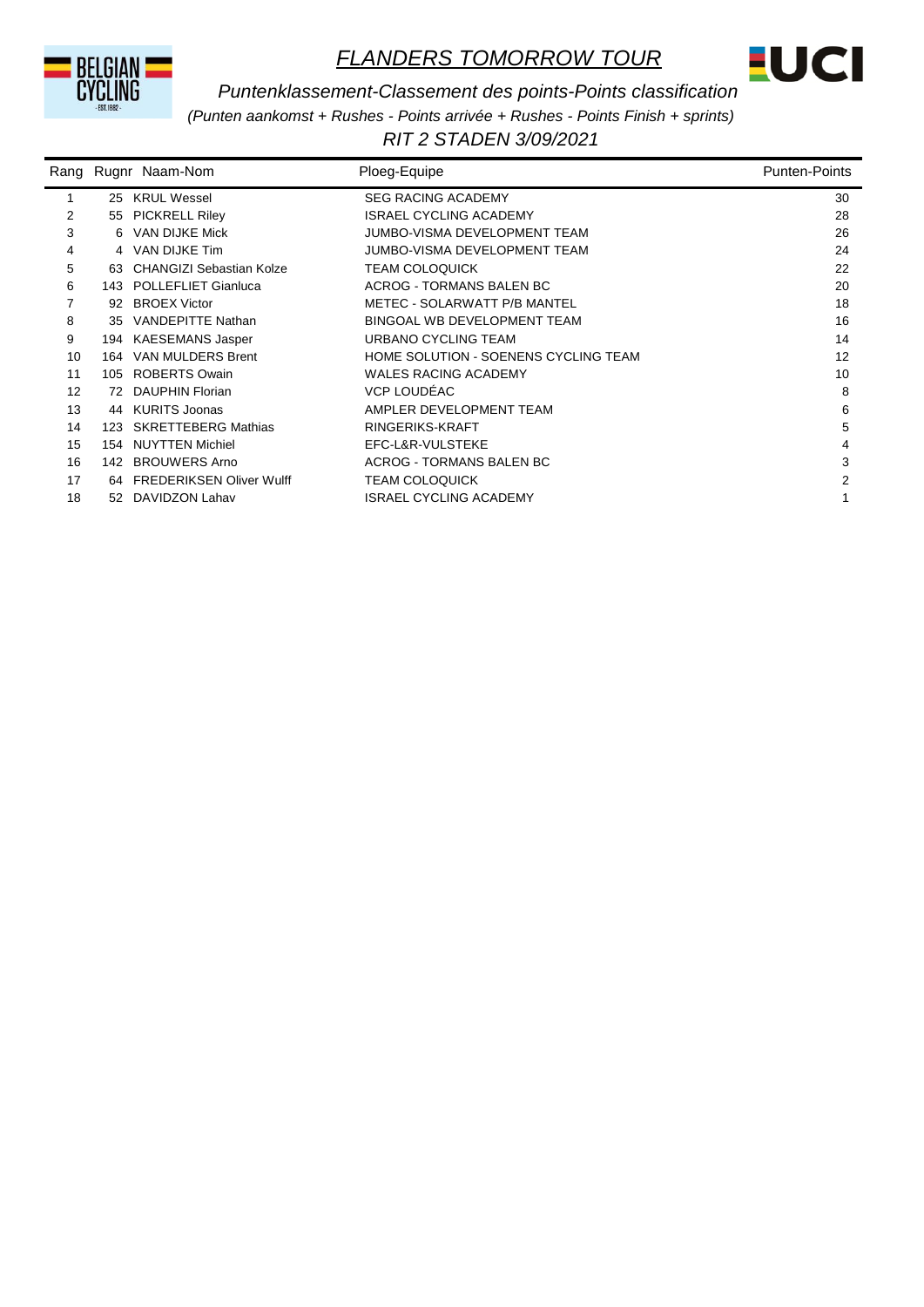





## *RIT 2 STADEN 3/09/2021*

### *Puntensprints - Sprint Intermediaires - Intermediate Sprints*

| Rank | Nr | Name                    | Team                          | <b>Bonification</b> |
|------|----|-------------------------|-------------------------------|---------------------|
|      |    | Puntensprint (76,4 km)  |                               |                     |
|      |    | 123 SKRETTEBERG Mathias | RINGERIKS-KRAFT               | 0.00:00             |
| 2    |    | 142 BROUWERS Arno       | ACROG - TORMANS BALEN BC      | 0.00.00             |
| 3    |    | 52 DAVIDZON Lahav       | <b>ISRAEL CYCLING ACADEMY</b> | 0:00:00             |
|      |    |                         |                               |                     |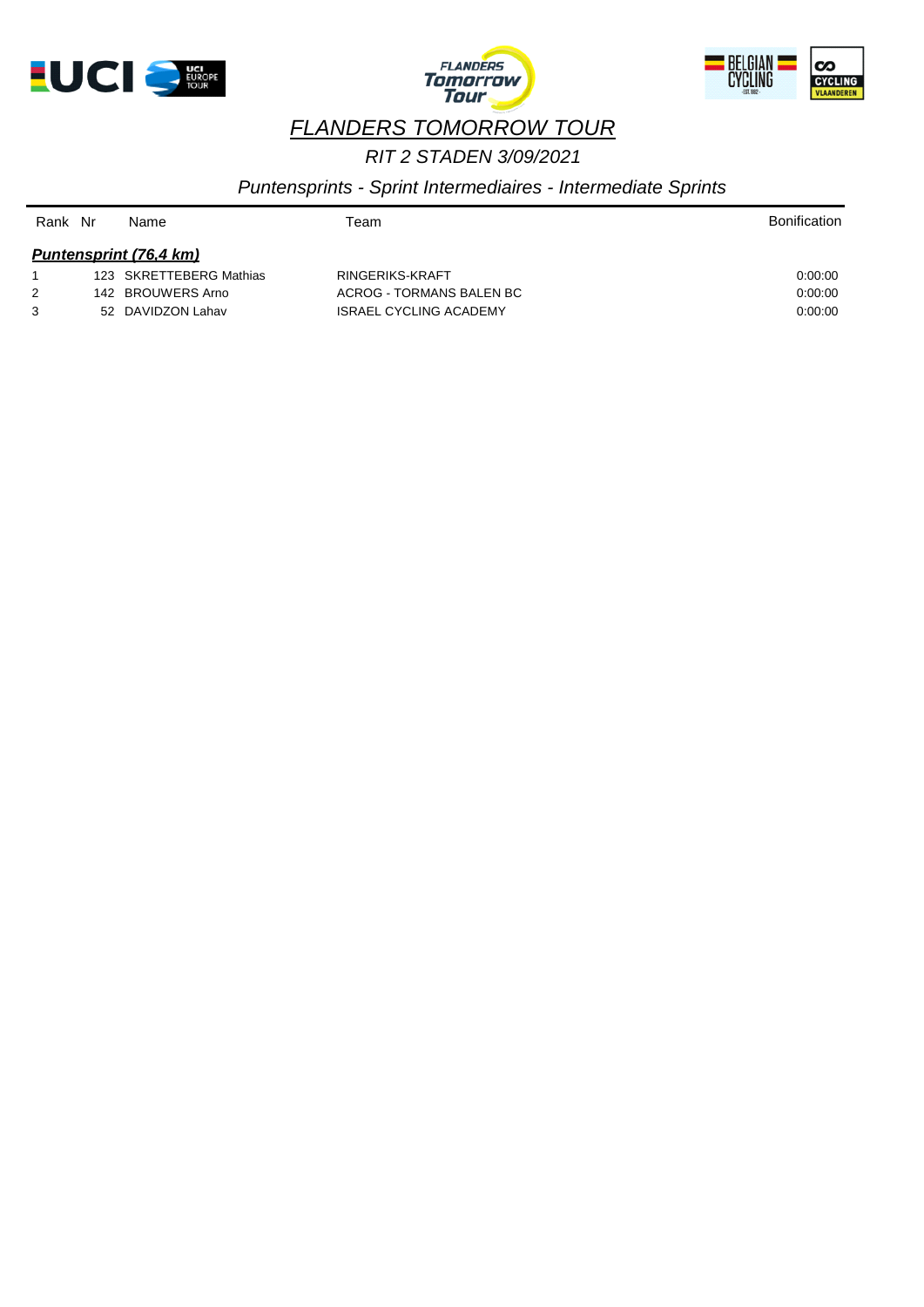



## *Rushesklassement - Classement rushs - Rushes classification*

| Rank Nr |                       | Name                     | Team                         | Points |
|---------|-----------------------|--------------------------|------------------------------|--------|
|         | <b>Rush 1 (96 km)</b> |                          |                              |        |
|         |                       | 24 FRIGO Marco           | <b>SEG RACING ACADEMY</b>    | 5      |
| 2       |                       | 41 MIKUTIS Aivaras       | AMPLER DEVELOPMENT TEAM      | 3      |
| 3       |                       | 95 MARSMAN Tim           | METEC - SOLARWATT P/B MANTEL | 2      |
|         |                       | <u>Rush 2 (134,8 km)</u> |                              |        |
|         | 193                   | DE WEERT Robbe           | URBANO CYCLING TEAM          | 5      |
| 2       |                       | 14 GARRISON Michael      | <b>HAGENS BERMAN AXEON</b>   | 3      |
| 3       | 151                   | ROESEMS Siebe            | EFC-L&R-VULSTEKE             | 2      |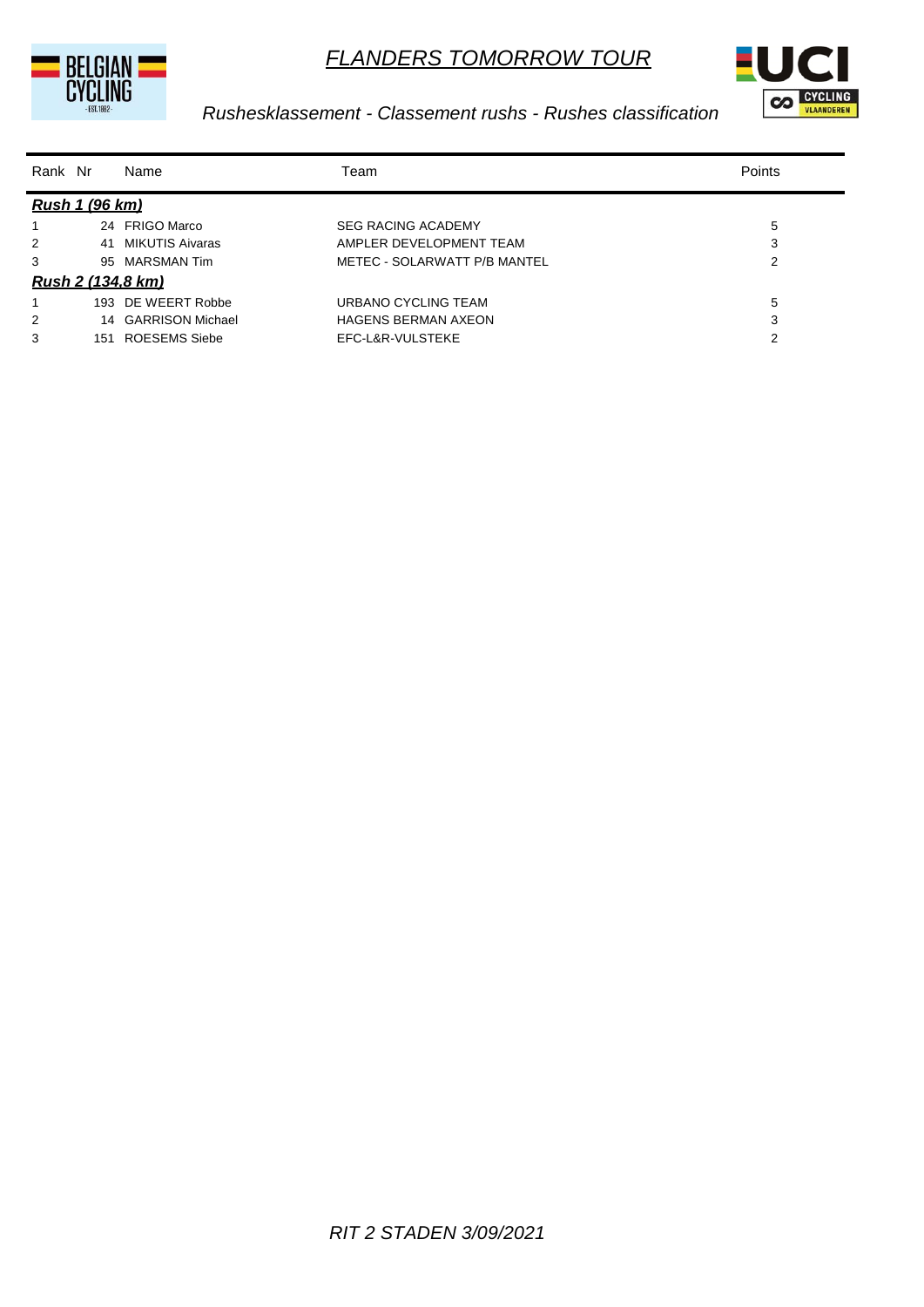





## *Ploegen klassement-Classement par équipes- Team Classification*

### *RIT 2 STADEN 3/09/2021*

| Rank              | Team                                     | Time       | Places | 1st rider |
|-------------------|------------------------------------------|------------|--------|-----------|
| $\mathbf 1$       | <b>JUMBO-VISMA DEVELOPMENT TEAM</b>      | 3 10:34:00 | 43     | 3         |
| 2                 | METEC - SOLARWATT P/B MANTEL             | 3 10:34:00 | 49     |           |
| 3                 | URBANO CYCLING TEAM                      | 3 10:34:00 | 55     | 9         |
| 4                 | <b>TEAM COLOQUICK</b>                    | 3 10:34:00 | 59     | 5         |
| 5                 | EFC-L&R-VULSTEKE                         | 3 10:34:00 | 60     | 14        |
| 6                 | <b>ISRAEL CYCLING ACADEMY</b>            | 3 10:34:00 | 80     | 2         |
| 7                 | ACROG - TORMANS BALEN BC                 | 3 10:34:00 | 81     | 6         |
| 8                 | <b>WALES RACING ACADEMY</b>              | 3 10:34:00 | 81     | 11        |
| 9                 | <b>SEG RACING ACADEMY</b>                | 3 10:34:00 | 86     |           |
| 10                | BINGOAL WB DEVELOPMENT TEAM              | 3 10:34:00 | 100    | 8         |
| 11                | HOME SOLUTION - SOENENS CYCLING TEAM     | 3 10:34:00 | 102    | 10        |
| $12 \overline{ }$ | LVIV CYCLING TEAM                        | 3 10:34:00 | 105    | 30        |
| 13                | <b>GERMANY NATIONAL TEAM</b>             | 3 10:34:00 | 120    | 26        |
| 14                | LUXEMBURG NATIONAL TEAM                  | 3 10:34:00 | 129    | 28        |
| 15                | <b>HAGENS BERMAN AXEON</b>               | 3 10:34:00 | 138    | 20        |
| 16                | AMPLER DEVELOPMENT TEAM                  | 3 10:34:00 | 140    | 13        |
| 17                | <b>DOVY KEUKENS - FCC</b>                | 3 10:34:00 | 144    | 40        |
| 18                | INDULEK - DOLTCINI - DERITO CYCLING TEAM | 3 10:34:00 | 147    | 29        |
| 19                | RINGERIKS-KRAFT                          | 3 10:34:00 | 166    | 23        |
| 20                | VCP LOUDÉAC                              | 3 10:34:00 | 173    | 12        |
| 21                | MYSENLAN-BABOCO-CYCLINVEST CT            | 3 10:34:00 | 196    | 46        |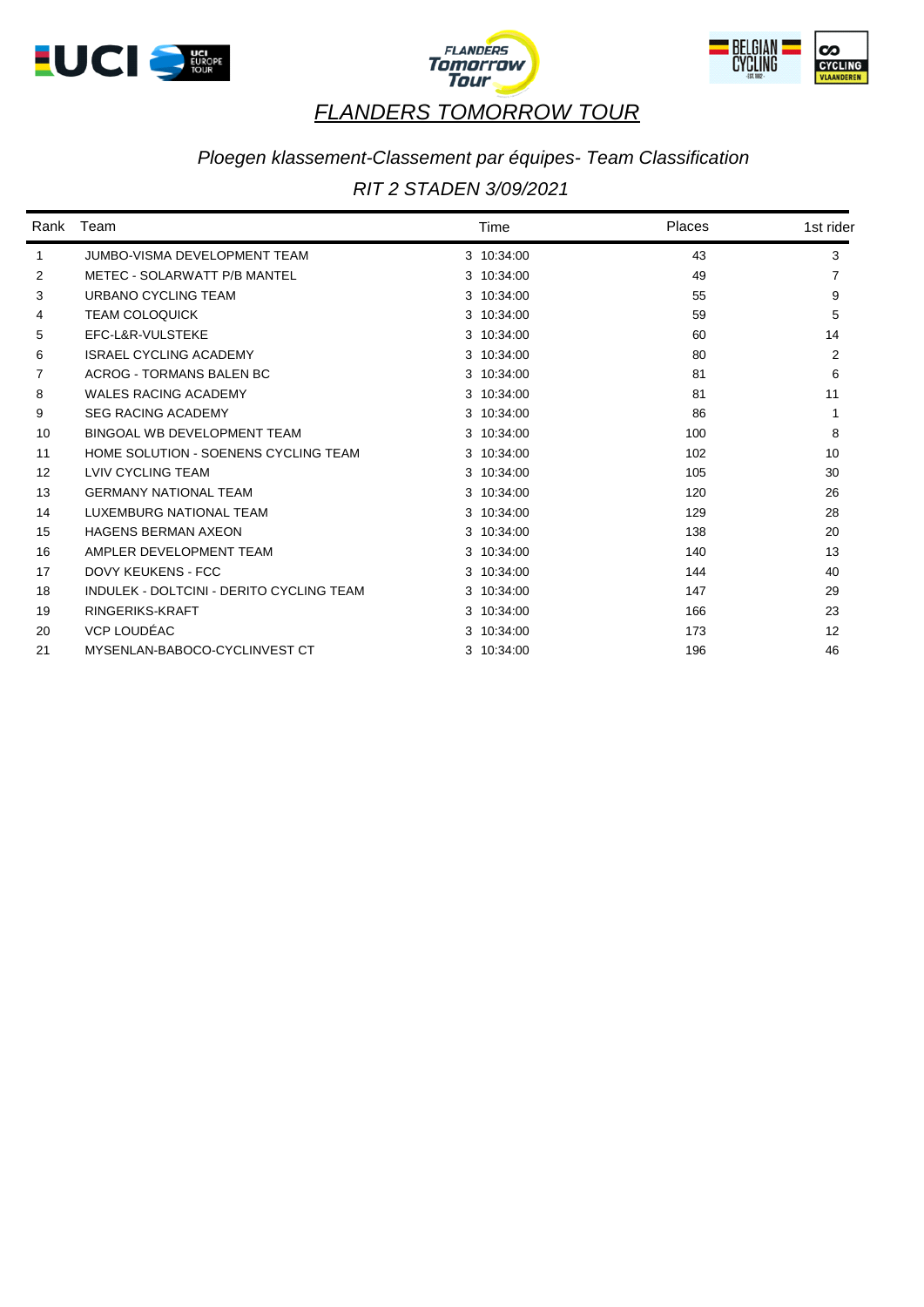

*Opgaves - Abandons - DNF*



| Rugnr | Naam-Nom                         |            | Ploeg-Equipe   |                               |  |
|-------|----------------------------------|------------|----------------|-------------------------------|--|
|       | DNS - Niet gestart - Non partant |            |                |                               |  |
| 214   | <b>GRAVE Oliver</b>              | <b>NZL</b> | 100 216 763 49 | MYSENLAN-BABOCO-CYCLINVEST CT |  |
|       | DNF - Opgave - Abandon           |            |                |                               |  |
| 34    | <b>LELEU Audric</b>              | <b>BEL</b> | 100 462 348 30 | BINGOAL WB DEVELOPMENT TEAM   |  |
| 45    | MIRZOJEV Artiom                  | <b>EST</b> | 100 153 833 72 | AMPLER DEVELOPMENT TEAM       |  |
| 62    | ANDERSEN Mads                    | DEN        | 100 517 280 60 | <b>TEAM COLOQUICK</b>         |  |
| 155   | SAVER Kasper                     | <b>BEL</b> | 100 164 659 34 | EFC-L&R-VULSTEKE              |  |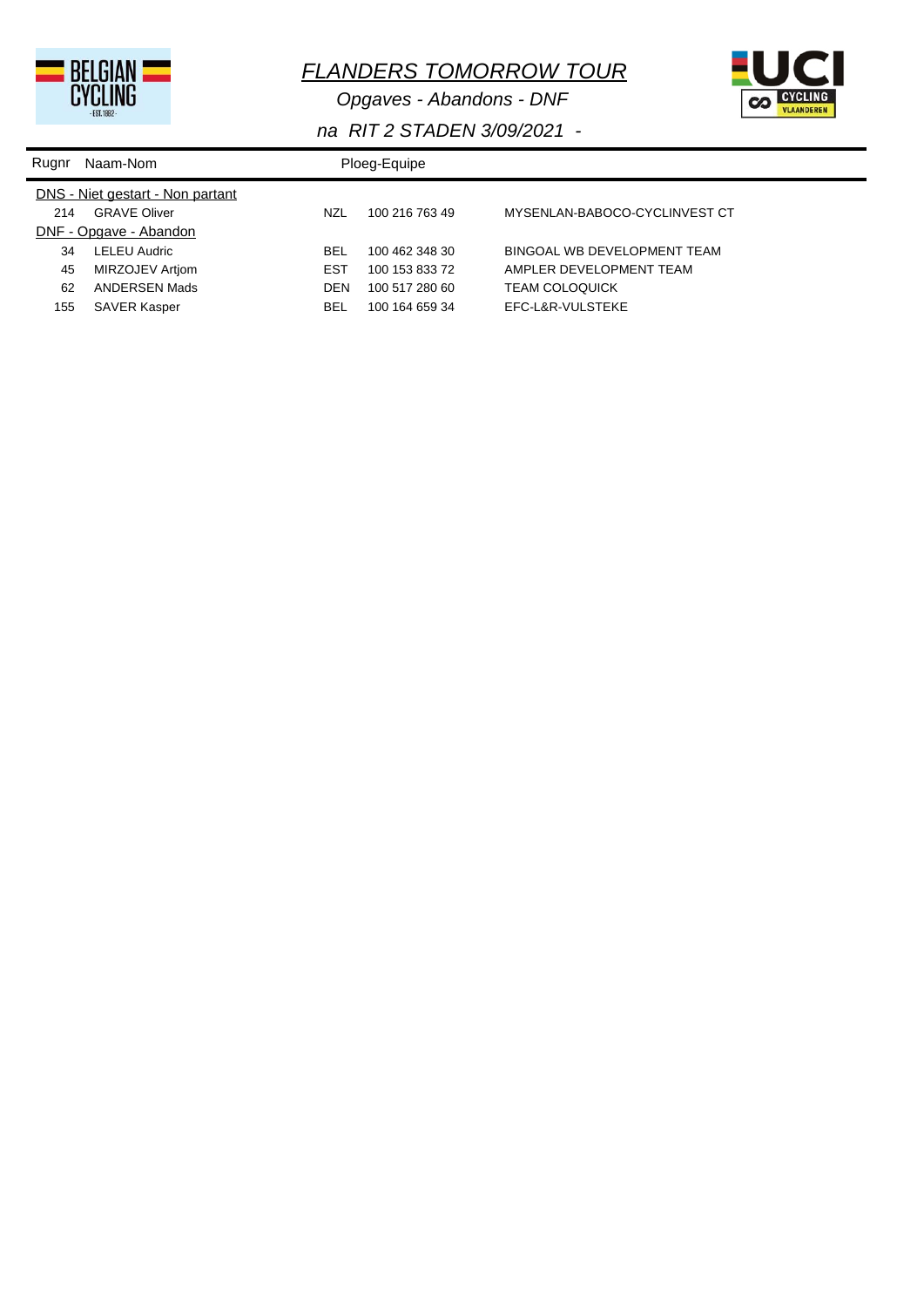





#### *Algemeen individueel klassement- Classement individuel général - General Classification*

### *na RIT 2 STADEN 3/09/2021 -*

|                | Rank Nr                     |   | UCI ID                                                            | Name                                               | Team                                                          | Time               | Gap                              |
|----------------|-----------------------------|---|-------------------------------------------------------------------|----------------------------------------------------|---------------------------------------------------------------|--------------------|----------------------------------|
| $\mathbf{1}$   | 5                           | J | NED 100 233 371 70 VAN BELLE Loe                                  |                                                    | JUMBO-VISMA DEVELOPMENT TEAM                                  | 6:51:48            | 0:00:00                          |
| 2              | 6                           | J | NED 100 227 610 32 VAN DIJKE Mick                                 |                                                    | JUMBO-VISMA DEVELOPMENT TEAM                                  | 6:51:49            | 0:00:01                          |
| 3              | 63                          |   |                                                                   | DEN 100 511 064 52 CHANGIZI Sebastian Kolze        | <b>TEAM COLOQUICK</b>                                         | 6:51:49            | 0:00:01                          |
| $\overline{4}$ | 12                          |   | AUS 100 111 469 00 DRIZNERS Jarrad                                |                                                    | <b>HAGENS BERMAN AXEON</b>                                    | 6:51:49            | 0:00:01                          |
| 5              | 21                          |   | NED 100 155 087 65 HOOLE Daan                                     |                                                    | <b>SEG RACING ACADEMY</b>                                     | 6:51:49            | 0:00:01                          |
| 6              | 24                          |   | ITA 100 303 424 89 FRIGO Marco                                    |                                                    | <b>SEG RACING ACADEMY</b>                                     | 6:51:53            | 0:00:05                          |
| $\overline{7}$ | 163                         |   |                                                                   | BEL 100 649 464 33 VANGHELUWE Warre                | HOME SOLUTION - SOENENS CYCLING TE                            | 6:51:59            | 0:00:11                          |
| 8              | $\mathbf{1}$                | J | NED 100 227 001 05 BOVEN Lars                                     |                                                    | JUMBO-VISMA DEVELOPMENT TEAM                                  | 6:51:59            | 0:00:11                          |
| 9              | 195                         |   |                                                                   | BEL 100 164 962 46 VAN HEMELEN Vincent             | URBANO CYCLING TEAM                                           | 6:51:59            | 0:00:11                          |
| 10             | 95                          |   | NED 100 233 355 54 MARSMAN Tim                                    |                                                    | METEC - SOLARWATT P/B MANTEL                                  | 6:52:01            | 0:00:13                          |
| 11             | 55                          |   | CAN 100 461 427 79 PICKRELL Riley                                 |                                                    | <b>ISRAEL CYCLING ACADEMY</b>                                 | 6:52:28            | 0:00:40                          |
| 12             | 25                          |   | NED 100 232 847 31 KRUL Wessel                                    |                                                    | <b>SEG RACING ACADEMY</b>                                     | 6:52:28            | 0:00:40                          |
| 13             | 35                          |   |                                                                   | FRA 100 258 425 01 VANDEPITTE Nathan               | BINGOAL WB DEVELOPMENT TEAM                                   | 6:52:28            | 0:00:40                          |
| 14             | 143                         |   |                                                                   | BEL 100 649 719 94 POLLEFLIET Gianluca             | ACROG - TORMANS BALEN BC                                      | 6:52:28            | 0:00:40                          |
| 15             | 194                         |   |                                                                   | BEL 100 157 909 74 KAESEMANS Jasper                | URBANO CYCLING TEAM                                           | 6:52:28            | 0:00:40                          |
| 16             | 154                         |   | BEL 100 649 458 27 NUYTTEN Michiel                                |                                                    | EFC-L&R-VULSTEKE                                              | 6:52:28            | 0:00:40                          |
| 17             | 82                          |   |                                                                   | GER 100 508 655 68 TEUTENBERG Tim Torn             | <b>GERMANY NATIONAL TEAM</b>                                  | 6:52:28            | 0:00:40                          |
| 18             | 72                          |   | FRA 100 254 386 36 DAUPHIN Florian                                |                                                    | <b>VCP LOUDEAC</b>                                            | 6:52:28            | 0:00:40                          |
| 19             | 105                         |   | GBR 100 238 589 50 ROBERTS Owain                                  |                                                    | WALES RACING ACADEMY                                          | 6:52:28            | 0:00:40                          |
| 20             | 64                          |   |                                                                   | DEN 100 361 191 44 FREDERIKSEN Oliver Wulff        | <b>TEAM COLOQUICK</b>                                         | 6:52:28            | 0:00:40                          |
| 21             | 36                          |   |                                                                   | BEL 100 164 793 71 TUSCANO Alessandro              | <b>BINGOAL WB DEVELOPMENT TEAM</b>                            | 6:52:28            | 0:00:40                          |
| 22             | 125                         |   | NOR 100 195 534 63 TJØTTA Martin                                  |                                                    | RINGERIKS-KRAFT                                               | 6:52:28            | 0:00:40                          |
| 23             | 152                         |   |                                                                   | BEL 100 649 635 10 VANDENBULCKE Alex               | EFC-L&R-VULSTEKE                                              | 6:52:28            | 0:00:40                          |
| 24             | 134                         |   | LUX 100 674 101 32 PAQUET Tom                                     |                                                    | LUXEMBURG NATIONAL TEAM                                       | 6:52:28            | 0:00:40                          |
| 25             | 93                          |   | NED 100 232 932 19 HOHMANN Lars                                   |                                                    | METEC - SOLARWATT P/B MANTEL                                  | 6:52:28            | 0:00:40                          |
| 26             | 44                          |   | EST 100 153 830 69 KURITS Joonas                                  |                                                    | AMPLER DEVELOPMENT TEAM                                       | 6:52:28            | 0:00:40                          |
| 27             | $\overline{2}$              | J | NED 100 227 057 61 GELEIJN Owen                                   |                                                    | JUMBO-VISMA DEVELOPMENT TEAM                                  | 6:52:28            | 0:00:40                          |
| 28             | 112                         |   |                                                                   | LTU 100 161 288 58 JANUŠKEVICIUS Mantas            | LVIV CYCLING TEAM                                             | 6:52:28            | 0:00:40                          |
| 29             | 4                           | J | NED 100 226 848 46 VAN DIJKE Tim                                  |                                                    | JUMBO-VISMA DEVELOPMENT TEAM                                  | 6:52:28            | 0:00:40                          |
| 30             | 111                         |   | GBR 100 238 352 07 COLEMAN Zak                                    |                                                    | LVIV CYCLING TEAM                                             | 6:52:28            | 0:00:40                          |
| 31             | 146                         |   | BEL 100 164 137 94 HAEX Joris                                     |                                                    | ACROG - TORMANS BALEN BC                                      | 6:52:28            | 0:00:40                          |
| 32             | 156                         |   |                                                                   | BEL 100 156 002 10 VANOVERBERGHE Jens              | EFC-L&R-VULSTEKE                                              | 6:52:28            | 0:00:40                          |
| 33             | 191                         |   | BEL 100 649 549 21 CRAPS Lars                                     |                                                    | URBANO CYCLING TEAM                                           | 6:52:28            | 0:00:40                          |
| 34             | 96                          |   |                                                                   | NED 100 228 601 53 MIJNSBERGEN Thomas              | METEC - SOLARWATT P/B MANTEL                                  | 6:52:28            | 0:00:40                          |
| 35             | 86                          |   | GER 100 443 618 21 DREßLER Luca                                   |                                                    | <b>GERMANY NATIONAL TEAM</b>                                  | 6:52:28            | 0:00:40                          |
| 36             | 26                          |   | BEL 100 647 057 51 PAULUS Milan                                   |                                                    | <b>SEG RACING ACADEMY</b>                                     | 6:52:28            | 0:00:40                          |
| 37             | 92                          |   | NED 100 226 811 09 BROEX Victor                                   |                                                    | METEC - SOLARWATT P/B MANTEL                                  | 6:52:28            | 0:00:40                          |
| 38             | 206                         |   |                                                                   | BEL 100 649 704 79 VERSTEGEN Kenneth               | DOVY KEUKENS - FCC                                            | 6:52:28            | 0:00:40                          |
| 39             | 162                         |   | BEL 100 163 641 83 CLAEYS Arno                                    |                                                    | HOME SOLUTION - SOENENS CYCLING TE                            | 6:52:28            | 0:00:40                          |
| 40             | 56                          |   | CAN 100 596 712 49 PLAMONDON Robin                                |                                                    | <b>ISRAEL CYCLING ACADEMY</b>                                 | 6:52:28            | 0:00:40                          |
| 41             | 106                         |   | GBR 100 646 546 25 TRUELOVE William                               |                                                    | <b>WALES RACING ACADEMY</b>                                   | 6:52:28            | 0:00:40                          |
| 42             | 135                         |   | LUX 100 165 191 81 PRIES Cédric                                   |                                                    | LUXEMBURG NATIONAL TEAM                                       | 6:52:28            | 0:00:40                          |
| 43<br>44       | 151<br>51                   |   | BEL 100 731 209 07 ROESEMS Siebe<br>ISR 100 631 079 78 KOGUT Oded |                                                    | EFC-L&R-VULSTEKE<br><b>ISRAEL CYCLING ACADEMY</b>             | 6:52:28<br>6:52:28 | 0:00:40<br>0:00:40               |
|                |                             |   |                                                                   |                                                    |                                                               |                    |                                  |
| 45             | 114                         |   |                                                                   | LUX 100 153 331 55 KOCKELMANN Raphaël              | LVIV CYCLING TEAM                                             | 6:52:28            | 0:00:40                          |
| 46<br>47       | 46<br>161                   |   | LTU 100 524 350 49 BITINAS Mantas                                 | BEL 100 649 275 38 BERCKMOES Jenno                 | AMPLER DEVELOPMENT TEAM<br>HOME SOLUTION - SOENENS CYCLING TE | 6.52.28<br>6:52:28 | 0:00:40<br>0:00:40               |
|                | 201                         |   |                                                                   | BEL 100 649 779 57 VANDEN HEEDE Jens               | <b>DOVY KEUKENS - FCC</b>                                     | 6.52.28            | 0:00:40                          |
| 48             |                             |   | DEN 100 361 204 57 LEVY William                                   |                                                    | <b>TEAM COLOQUICK</b>                                         | 6.52.28            |                                  |
| 49<br>50       | 66                          |   | BEL 100 649 499 68 VERMOOTE Jelle                                 |                                                    | ACROG - TORMANS BALEN BC                                      | 6.52.28            | 0:00:40<br>0:00:40               |
| 51             | 145<br>101                  |   | GBR 100 238 633 94 BECKETT Samuel                                 |                                                    | <b>WALES RACING ACADEMY</b>                                   | 6:52:28            | 0:00:40                          |
| 52             | 42                          |   |                                                                   | FIN 100 110 270 62 JUNTUNEN Antti-Jussi            | AMPLER DEVELOPMENT TEAM                                       | 6:52:28            | 0:00:40                          |
| 53             | 211                         |   | BEL 100 163 615 57 CAPPAN Lennert                                 |                                                    | MYSENLAN-BABOCO-CYCLINVEST CT                                 | 6.52.28            | 0:00:40                          |
| 54             | 193                         |   | BEL 100 649 328 91 DE WEERT Robbe                                 |                                                    | URBANO CYCLING TEAM                                           | 6.52.28            | 0:00:40                          |
| 55             | 94                          |   | NED 100 228 547 96 KOSTER Adne                                    |                                                    | METEC - SOLARWATT P/B MANTEL                                  | 6:52:28            | 0:00:40                          |
| 56             | 61                          |   | DEN 100 538 275 06 ANDERSEN Kasper                                |                                                    | TEAM COLOQUICK                                                | 6:52:28            | 0:00:40                          |
| 57             | 41                          |   | LTU 100 524 353 52 MIKUTIS Aivaras                                |                                                    | AMPLER DEVELOPMENT TEAM                                       | 6.52.28            | 0:00:40                          |
| 58             | 212                         |   | BEL 100 156 752 81 CASSAERT Loran                                 |                                                    | MYSENLAN-BABOCO-CYCLINVEST CT                                 | 6.52.28            | 0:00:40                          |
| 59             | 131                         |   |                                                                   | LUX 100 349 995 03 BETTENDORFF Loïc                | LUXEMBURG NATIONAL TEAM                                       | 6.52.28            | 0:00:40                          |
| 60             | 133                         |   | LUX 100 165 189 79 KLUCKERS Arthur                                |                                                    | LUXEMBURG NATIONAL TEAM                                       | 6:52:28            | 0:00:40                          |
|                | <b>ESTAURANT - TEA-ROOM</b> |   |                                                                   |                                                    |                                                               |                    |                                  |
|                |                             |   | <b>AUTOMOBILIA</b><br>U BENT ONZE MOTOR                           | mmerva<br><b>VOLVO</b><br>Fietsen voor het leven ! | winsol<br><b>BOUWBEDRUF</b>                                   |                    | <b>SPORT</b><br><b>VLAANDERE</b> |



Fascinerend<br>**Koksijde**<br>**Oostduinkerke** 

kortemark

op jouw ritme

K

MET STEUN VAN

**Staden** 



K

 $\overline{\mathbf{u}}$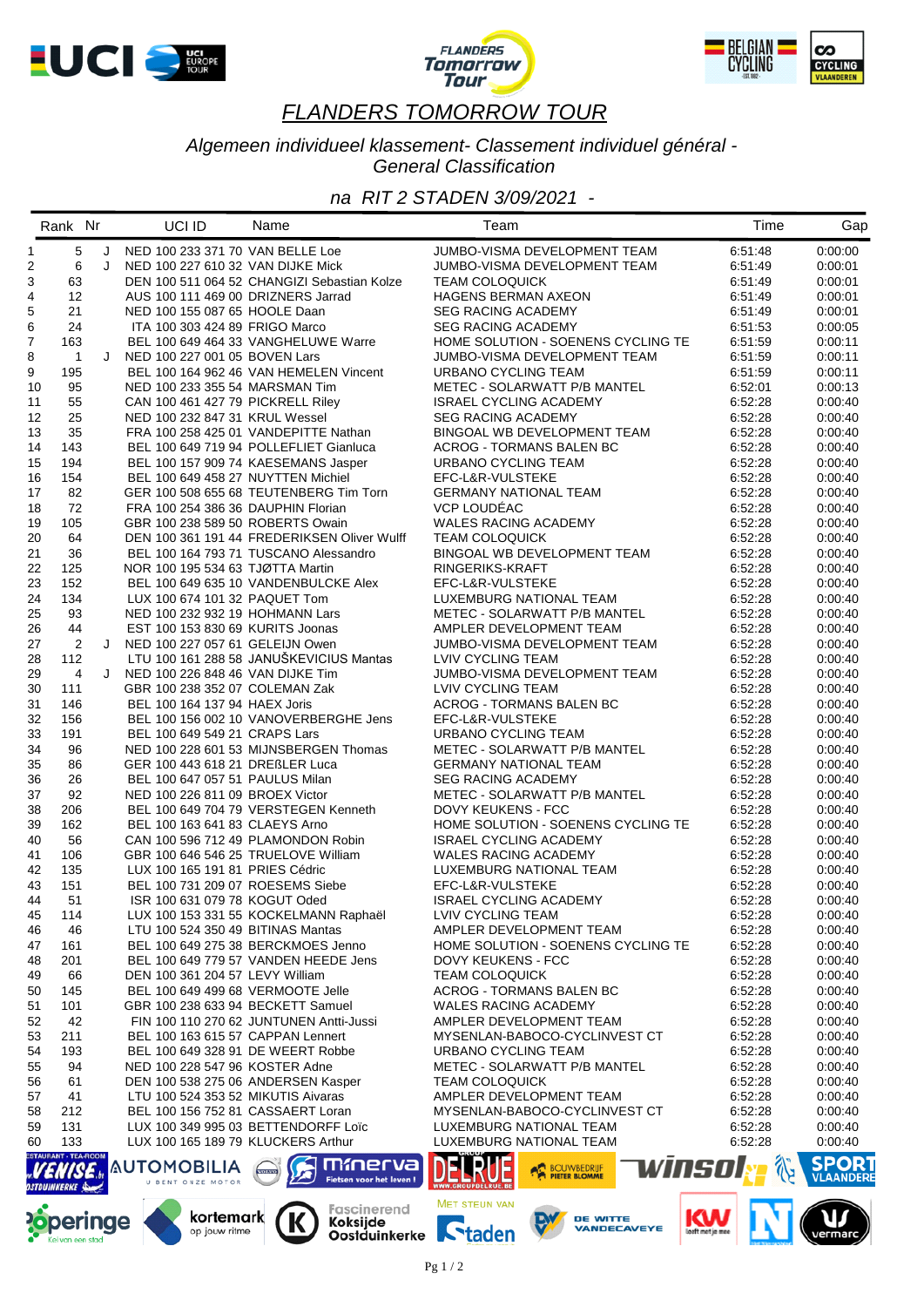





#### *Algemeen individueel klassement- Classement individuel général - General Classification*

|     | Rank Nr |   | UCI ID                              | Name                                        | Team                                   | Time    | Gap     |
|-----|---------|---|-------------------------------------|---------------------------------------------|----------------------------------------|---------|---------|
| 61  | 136     |   | LUX 100 350 004 12 WENZEL Mats      |                                             | LUXEMBURG NATIONAL TEAM                | 6:52:28 | 0.00:40 |
| 62  | 3       | J |                                     | NOR 100 197 590 82 STAUNE-MITTET Johannes   | JUMBO-VISMA DEVELOPMENT TEAM           | 6:52:28 | 0:00:40 |
| 63  | 31      |   |                                     | BEL 100 832 107 25 DE VILLE DE GOYET Ivan   | BINGOAL WB DEVELOPMENT TEAM            | 6:52:28 | 0:00:40 |
| 64  | 166     |   | BEL 100 649 838 19 VIDTS Obie       |                                             | HOME SOLUTION - SOENENS CYCLING TE     | 6:52:28 | 0:00:40 |
| 65  | 144     |   | BEL 100 649 847 28 STEVENS Daan     |                                             | ACROG - TORMANS BALEN BC               | 6:52:28 | 0:00:40 |
| 66  | 142     |   | BEL 100 163 598 40 BROUWERS Arno    |                                             | ACROG - TORMANS BALEN BC               | 6:52:28 | 0:00:40 |
| 67  | 73      |   | FRA 100 235 191 47 JOLLY Maxime     |                                             | VCP LOUDÉAC                            | 6:52:28 | 0:00:40 |
| 68  | 185     |   | BEL 100 164 203 63 HOUTEKIER Justin |                                             | INDULEK - DOLTCINI - DERITO CYCLING TE | 6:52:28 | 0:00:40 |
| 69  | 204     |   |                                     | BEL 100 164 875 56 VANDEN HEEDE Niels       | DOVY KEUKENS - FCC                     | 6:52:28 | 0:00:40 |
| 70  | 52      |   | ISR 100 565 503 74 DAVIDZON Lahav   |                                             | <b>ISRAEL CYCLING ACADEMY</b>          | 6:52:28 | 0:00:40 |
| 71  | 22      |   | GBR 100 642 943 11 DAY Thomas       |                                             | <b>SEG RACING ACADEMY</b>              | 6:52:28 | 0:00:40 |
| 72  | 16      |   | GBR 100 237 110 26 LAVERICK Joseph  |                                             | <b>HAGENS BERMAN AXEON</b>             | 6:54:46 | 0.02:58 |
| 73  | 13      |   | USA 100 514 688 87 LANGE Colby      |                                             | <b>HAGENS BERMAN AXEON</b>             | 6:55:41 | 0:03:53 |
| 74  | 164     |   |                                     | BEL 100 164 994 78 VAN MULDERS Brent        | HOME SOLUTION - SOENENS CYCLING TE     | 6:55:46 | 0:03:58 |
| 75  | 196     |   | GBR 100 238 770 37 KELLY Adam       |                                             | URBANO CYCLING TEAM                    | 6:55:46 | 0:03:58 |
| 76  | 76      |   |                                     | FRA 100 272 475 83 PLUSQUELLEC Yann         | VCP LOUDEAC                            | 6:55:46 | 0:03:58 |
| 77  | 165     |   | BEL 100 649 877 58 VERGOTE Diel     |                                             | HOME SOLUTION - SOENENS CYCLING TE     | 6:57:28 | 0:05:40 |
| 78  | 11      |   | USA 100 155 072 50 DAVIS Cole       |                                             | <b>HAGENS BERMAN AXEON</b>             | 6:57:28 | 0:05:40 |
| 79  | 192     |   | BEL 100 163 872 23 DE PAUW Len      |                                             | URBANO CYCLING TEAM                    | 6:58:03 | 0:06:15 |
| 80  | 71      |   | FRA 100 257 408 51 GILBERT Aurélien |                                             | VCP LOUDÉAC                            | 7:00:33 | 0:08:45 |
| 81  | 182     |   | BEL 100 163 659 04 COLLIE Lars      |                                             | INDULEK - DOLTCINI - DERITO CYCLING TE | 7:01:20 | 0:09:32 |
| 82  | 202     |   | BEL 100 913 919 66 CORIJN Gianni    |                                             | DOVY KEUKENS - FCC                     | 7:01:20 | 0:09:32 |
| 83  | 205     |   |                                     | BEL 100 760 667 74 VERCOUILLIE Victor       | <b>DOVY KEUKENS - FCC</b>              | 7:01:20 | 0:09:32 |
| 84  | 115     |   | GBR 100 161 315 85 ROBINSON Oliver  |                                             | LVIV CYCLING TEAM                      | 7:01:24 | 0:09:36 |
| 85  | 184     |   |                                     | BEL 100 163 772 20 DECUYPERE Nathan         | INDULEK - DOLTCINI - DERITO CYCLING TE | 7:01:24 | 0:09:36 |
| 86  | 141     |   | BEL 100 644 197 04 HUYS Branko      |                                             | ACROG - TORMANS BALEN BC               | 7:01:24 | 0:09:36 |
| 87  | 81      |   | GER 100 490 391 40 ROSNER Linus     |                                             | <b>GERMANY NATIONAL TEAM</b>           | 7:01:24 | 0:09:36 |
| 88  | 181     |   | BEL 100 650 077 64 CLAUS Benoît     |                                             | INDULEK - DOLTCINI - DERITO CYCLING TE | 7:01:24 | 0:09:36 |
| 89  | 33      |   | BEL 100 525 895 42 FASTRES Noah     |                                             | BINGOAL WB DEVELOPMENT TEAM            | 7:01:34 | 0:09:46 |
| 90  | 14      |   | USA 100 531 553 74 GARRISON Michael |                                             | <b>HAGENS BERMAN AXEON</b>             | 7:02:51 | 0:11:03 |
| 91  | 75      |   | FRA 100 156 982 20 LIMOUSIN Maxime  |                                             | VCP LOUDÉAC                            | 7:04:42 | 0:12:54 |
| 92  | 53      |   | ISR 100 597 180 32 TENE Rotem       |                                             | <b>ISRAEL CYCLING ACADEMY</b>          | 7:04:42 | 0:12:54 |
| 93  | 123     |   |                                     | NOR 100 205 346 78 SKRETTEBERG Mathias      | RINGERIKS-KRAFT                        | 7:05:03 | 0.13:15 |
| 94  | 186     |   | NED 100 234 160 83 LUITEN Niels     |                                             | INDULEK - DOLTCINI - DERITO CYCLING TE | 7:05:10 | 0:13:22 |
| 95  | 103     |   | GBR 100 238 841 11 BURKE Matthew    |                                             | <b>WALES RACING ACADEMY</b>            | 7:05:52 | 0:14:04 |
| 96  | 153     |   |                                     | BEL 100 649 715 90 LAURYSSEN Yorben         | EFC-L&R-VULSTEKE                       | 7:06:24 | 0:14:36 |
| 97  | 54      |   |                                     | AUS 100 823 552 06 MACKELLAR Alastair       | <b>ISRAEL CYCLING ACADEMY</b>          | 7:06:30 | 0:14:42 |
| 98  | 215     |   |                                     | NOR 100 206 213 72 STRAND Peder Dahl        | MYSENLAN-BABOCO-CYCLINVEST CT          | 7:08:21 | 0:16:33 |
| 99  | 124     |   | NOR 100 196 099 46 SØRBØ Magnus     |                                             | RINGERIKS-KRAFT                        | 7:08:21 | 0:16:33 |
| 100 | 65      |   |                                     | DEN 100 546 757 49 KJELDSEN Christian       | <b>TEAM COLOQUICK</b>                  | 7:08:21 | 0:16:33 |
| 101 | 43      |   | EST 100 636 770 46 KARPENKO Gleb    |                                             | AMPLER DEVELOPMENT TEAM                | 7:08:21 | 0:16:33 |
| 102 | 122     |   |                                     | NOR 100 590 347 86 SONGSTAD Jørgen Wergelan | RINGERIKS-KRAFT                        | 7:21:48 | 0:30:00 |
| 103 | 104     |   |                                     | GBR 100 644 173 77 JAMES-MORRIS Liam        | <b>WALES RACING ACADEMY</b>            | 7:23:36 | 0:31:48 |
| 104 | 121     |   | NOR 100 200 502 84 FJELDSTAD Øyvind |                                             | RINGERIKS-KRAFT                        | 7:23:36 | 0:31:48 |
| 105 | 91      |   | NED 100 227 977 11 ARTZ Huub        |                                             | METEC - SOLARWATT P/B MANTEL           | 7:27:14 | 0:35:26 |
| 106 | 203     |   | BEL 100 164 140 00 HANNE Milan      |                                             | DOVY KEUKENS - FCC                     | 7:28:05 | 0:36:17 |
| 107 | 15      |   | USA 100 162 071 65 JONES Simon      |                                             | <b>HAGENS BERMAN AXEON</b>             | 7:28:36 | 0:36:48 |
|     |         |   |                                     |                                             |                                        |         |         |

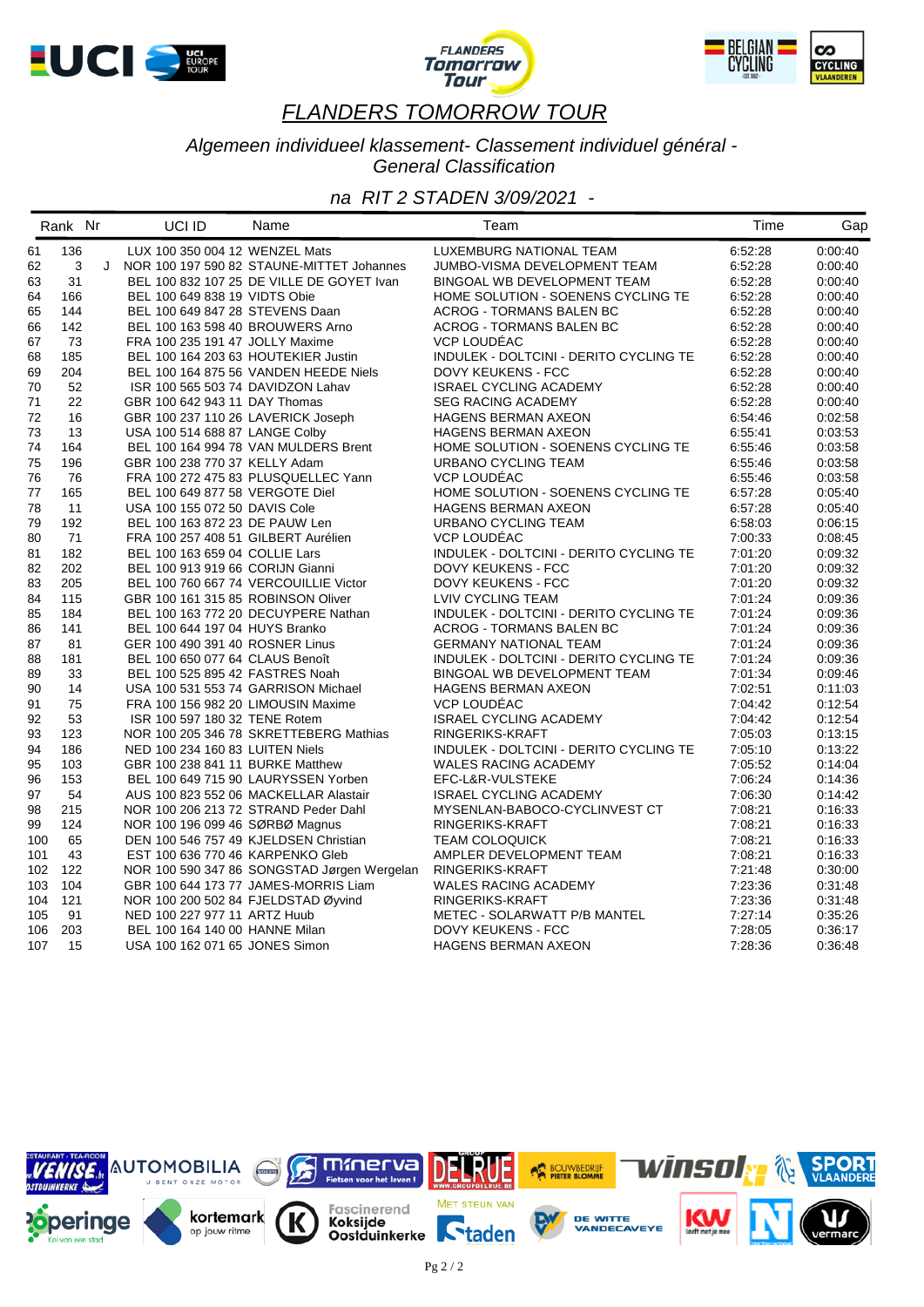





*Algemeen puntenklassement - Classement général aux points - General Points Classification*

|    |     | Rang Rugnr Naam-Nom         | Ploeg-Equipe                         | <b>Punten-Points</b> |
|----|-----|-----------------------------|--------------------------------------|----------------------|
| 1  |     | 6 VAN DIJKE Mick            | JUMBO-VISMA DEVELOPMENT TEAM         | 53                   |
| 2  |     | 63 CHANGIZI Sebastian Kolze | <b>TEAM COLOQUICK</b>                | 50                   |
| 3  | 55  | <b>PICKRELL Riley</b>       | <b>ISRAEL CYCLING ACADEMY</b>        | 38                   |
| 4  |     | 25 KRUL Wessel              | <b>SEG RACING ACADEMY</b>            | 34                   |
| 5  |     | 5 VAN BELLE Loe             | JUMBO-VISMA DEVELOPMENT TEAM         | 30                   |
| 6  |     | 21 HOOLE Daan               | <b>SEG RACING ACADEMY</b>            | 24                   |
| 7  |     | 35 VANDEPITTE Nathan        | BINGOAL WB DEVELOPMENT TEAM          | 24                   |
| 8  |     | 4 VAN DIJKE Tim             | JUMBO-VISMA DEVELOPMENT TEAM         | 24                   |
| 9  |     | 12 DRIZNERS Jarrad          | <b>HAGENS BERMAN AXEON</b>           | 22                   |
| 10 |     | 143 POLLEFLIET Gianluca     | ACROG - TORMANS BALEN BC             | 22                   |
| 11 |     | 24 FRIGO Marco              | <b>SEG RACING ACADEMY</b>            | 20                   |
| 12 |     | 163 VANGHELUWE Warre        | HOME SOLUTION - SOENENS CYCLING TEAM | 18                   |
| 13 |     | 92 BROEX Victor             | METEC - SOLARWATT P/B MANTEL         | 18                   |
| 14 |     | 195 VAN HEMELEN Vincent     | <b>URBANO CYCLING TEAM</b>           | 16                   |
| 15 |     | 1 BOVEN Lars                | JUMBO-VISMA DEVELOPMENT TEAM         | 14                   |
| 16 |     | 194 KAESEMANS Jasper        | <b>URBANO CYCLING TEAM</b>           | 14                   |
| 17 | 95  | <b>MARSMAN Tim</b>          | METEC - SOLARWATT P/B MANTEL         | 12                   |
| 18 |     | 164 VAN MULDERS Brent       | HOME SOLUTION - SOENENS CYCLING TEAM | 12                   |
| 19 |     | 82 TEUTENBERG Tim Torn      | <b>GERMANY NATIONAL TEAM</b>         | 11                   |
| 20 |     | 105 ROBERTS Owain           | <b>WALES RACING ACADEMY</b>          | 10                   |
| 21 |     | 72 DAUPHIN Florian          | VCP LOUDÉAC                          | 8                    |
| 22 |     | 44 KURITS Joonas            | AMPLER DEVELOPMENT TEAM              | 6                    |
| 23 |     | 123 SKRETTEBERG Mathias     | <b>RINGERIKS-KRAFT</b>               | 5                    |
| 24 |     | 154 NUYTTEN Michiel         | EFC-L&R-VULSTEKE                     | 4                    |
| 25 | 142 | <b>BROUWERS Arno</b>        | <b>ACROG - TORMANS BALEN BC</b>      | 3                    |
| 26 |     | 13 LANGE Colby              | <b>HAGENS BERMAN AXEON</b>           | 3                    |
| 27 |     | 64 FREDERIKSEN Oliver Wulff | <b>TEAM COLOQUICK</b>                | $\overline{2}$       |
| 28 |     | 52 DAVIDZON Lahav           | <b>ISRAEL CYCLING ACADEMY</b>        | 1                    |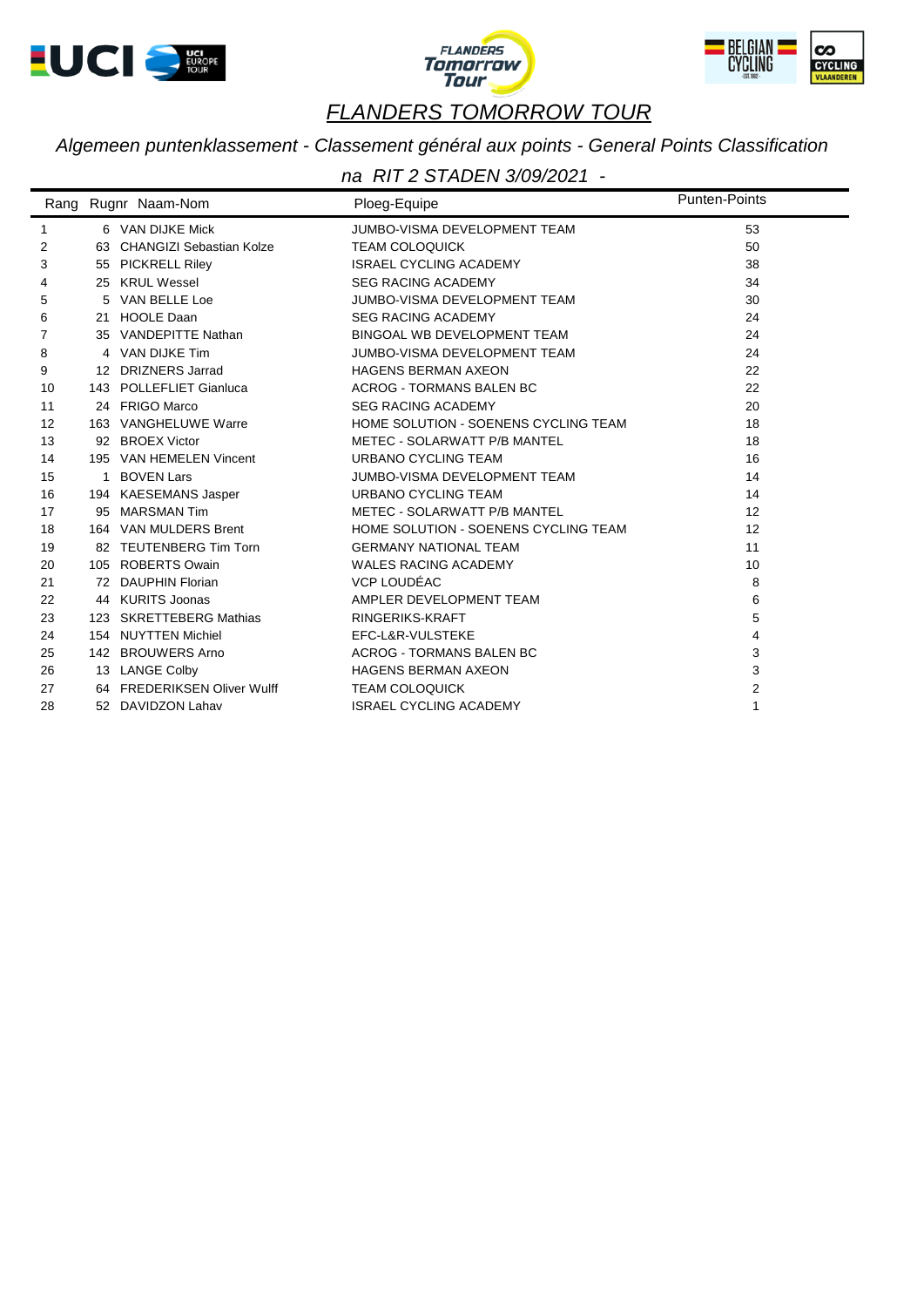





*Algemeen rushesklassement - Classement General Rushs -* 

*General Rushes classification*

| Rank Nr |     | Name                        | Team                         | <b>Points</b> |
|---------|-----|-----------------------------|------------------------------|---------------|
|         |     | 24 FRIGO Marco              | <b>SEG RACING ACADEMY</b>    | 10            |
| 2       |     | 5 VAN BELLE Loe             | JUMBO-VISMA DEVELOPMENT TEAM | 8             |
| 3       |     | 193 DE WEERT Robbe          | URBANO CYCLING TEAM          | 5             |
| 4       | 21. | <b>HOOLE Daan</b>           | <b>SEG RACING ACADEMY</b>    | 3             |
| 5       |     | 14 GARRISON Michael         | <b>HAGENS BERMAN AXEON</b>   | 3             |
| 6       | 41  | MIKUTIS Aivaras             | AMPLER DEVELOPMENT TEAM      | 3             |
|         |     | 6 VAN DIJKE Mick            | JUMBO-VISMA DEVELOPMENT TEAM |               |
| 8       |     | 63 CHANGIZI Sebastian Kolze | <b>TEAM COLOQUICK</b>        |               |
| 9       | 95  | <b>MARSMAN Tim</b>          | METEC - SOLARWATT P/B MANTEL |               |
| 10      | 151 | ROESEMS Siebe               | EFC-L&R-VULSTEKE             |               |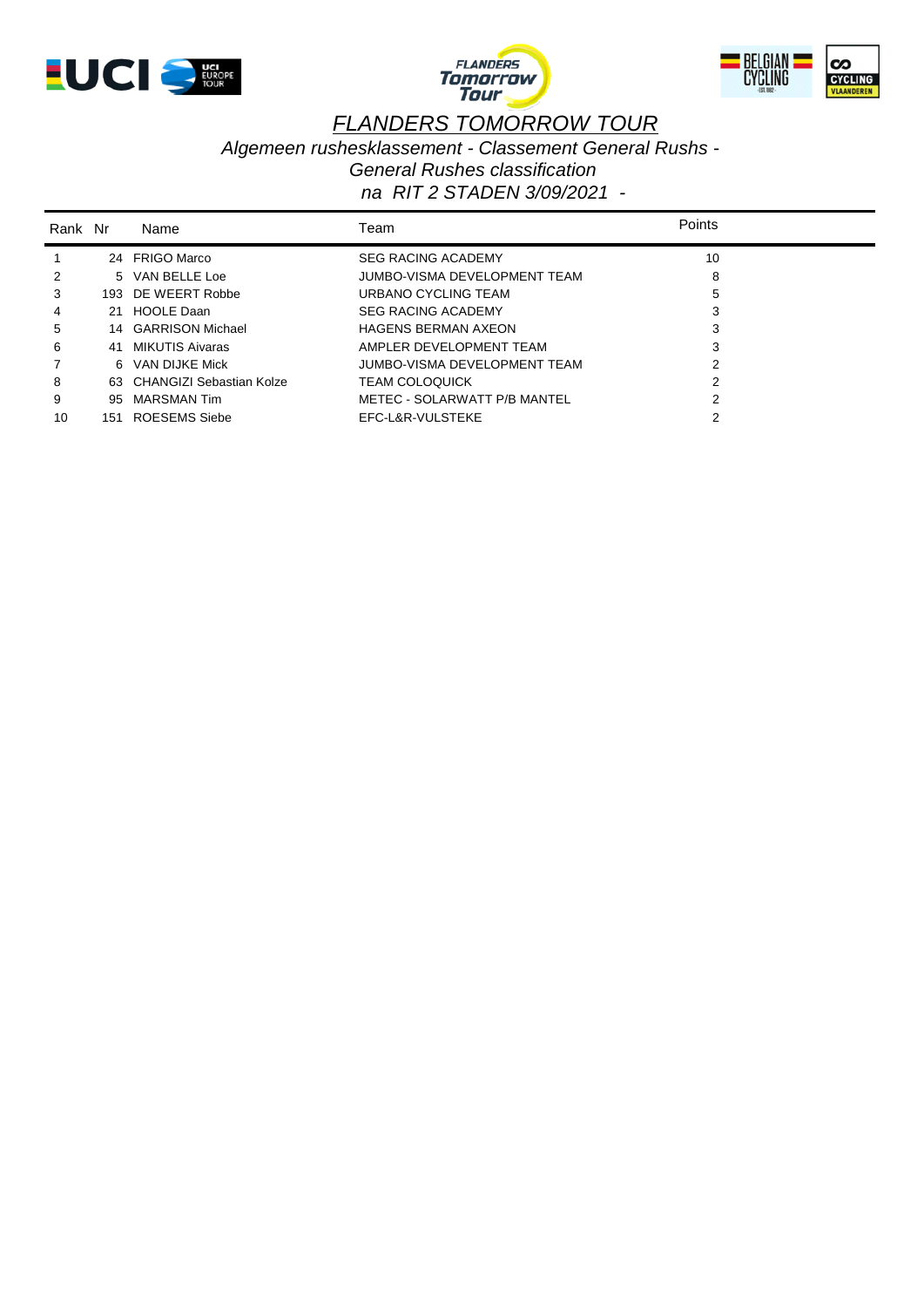





## Algemeen ploegenklassement - Classement général par équipes - General Team Classification *na RIT 2 STADEN 3/09/2021 -*

| Rank              | Team                                     | Time     |  |
|-------------------|------------------------------------------|----------|--|
| $\mathbf{1}$      | JUMBO-VISMA DEVELOPMENT TEAM             | 20:35:36 |  |
| 2                 | <b>SEG RACING ACADEMY</b>                | 20:36:10 |  |
| 3                 | <b>TEAM COLOQUICK</b>                    | 20:36:45 |  |
| 4                 | URBANO CYCLING TEAM                      | 20:36:55 |  |
| 5                 | HOME SOLUTION - SOENENS CYCLING TEAM     | 20:36:55 |  |
| 6                 | METEC - SOLARWATT P/B MANTEL             | 20:36:57 |  |
| 7                 | EFC-L&R-VULSTEKE                         | 20:37:24 |  |
| 8                 | <b>ISRAEL CYCLING ACADEMY</b>            | 20:37:24 |  |
| 9                 | <b>BINGOAL WB DEVELOPMENT TEAM</b>       | 20:37:24 |  |
| 10                | ACROG - TORMANS BALEN BC                 | 20:37:24 |  |
| 11                | <b>WALES RACING ACADEMY</b>              | 20:37:24 |  |
| $12 \overline{ }$ | AMPLER DEVELOPMENT TEAM                  | 20:37:24 |  |
| 13                | LVIV CYCLING TEAM                        | 20:37:24 |  |
| 14                | LUXEMBURG NATIONAL TEAM                  | 20:37:24 |  |
| 15                | <b>DOVY KEUKENS - FCC</b>                | 20:37:24 |  |
| 16                | <b>HAGENS BERMAN AXEON</b>               | 20:39:03 |  |
| 17                | VCP LOUDÉAC                              | 20:40:42 |  |
| 18                | <b>GERMANY NATIONAL TEAM</b>             | 20:46:20 |  |
| 19                | MYSENLAN-BABOCO-CYCLINVEST CT            | 20:53:17 |  |
| 20                | INDULEK - DOLTCINI - DERITO CYCLING TEAM | 20:55:12 |  |
| 21                | RINGERIKS-KRAFT                          | 21:02:13 |  |
|                   |                                          |          |  |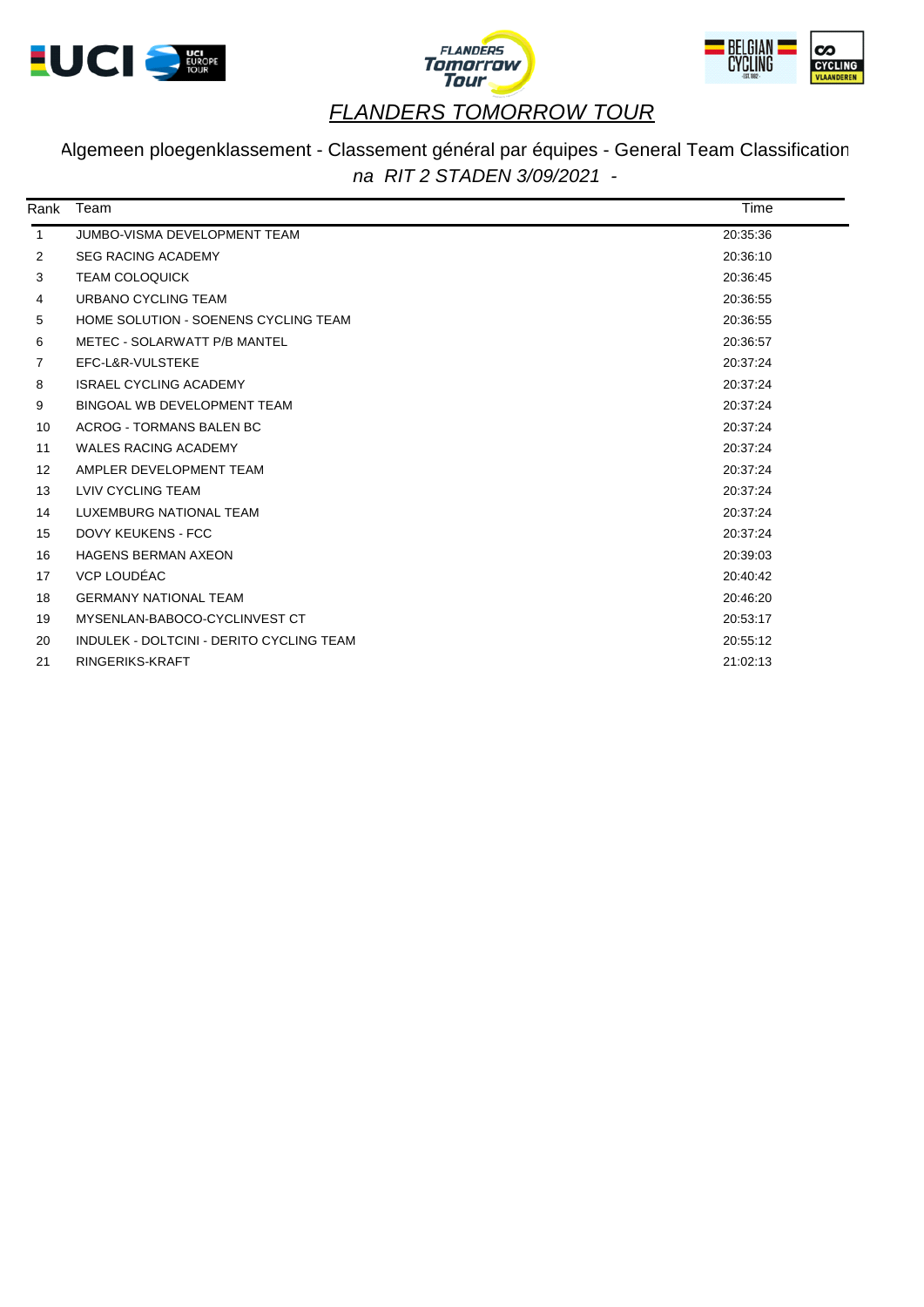





## *van 2/09/2021 tot 4/09/2021*

Klasse MU 2.2

3/09/2021 *Communique nr* 2

## RIT 2 STADEN -

R.A.S. Beslissingen van het college van commissarissen - Communique Du College des commissaires

Het college van commissarissen - Le college des commissaires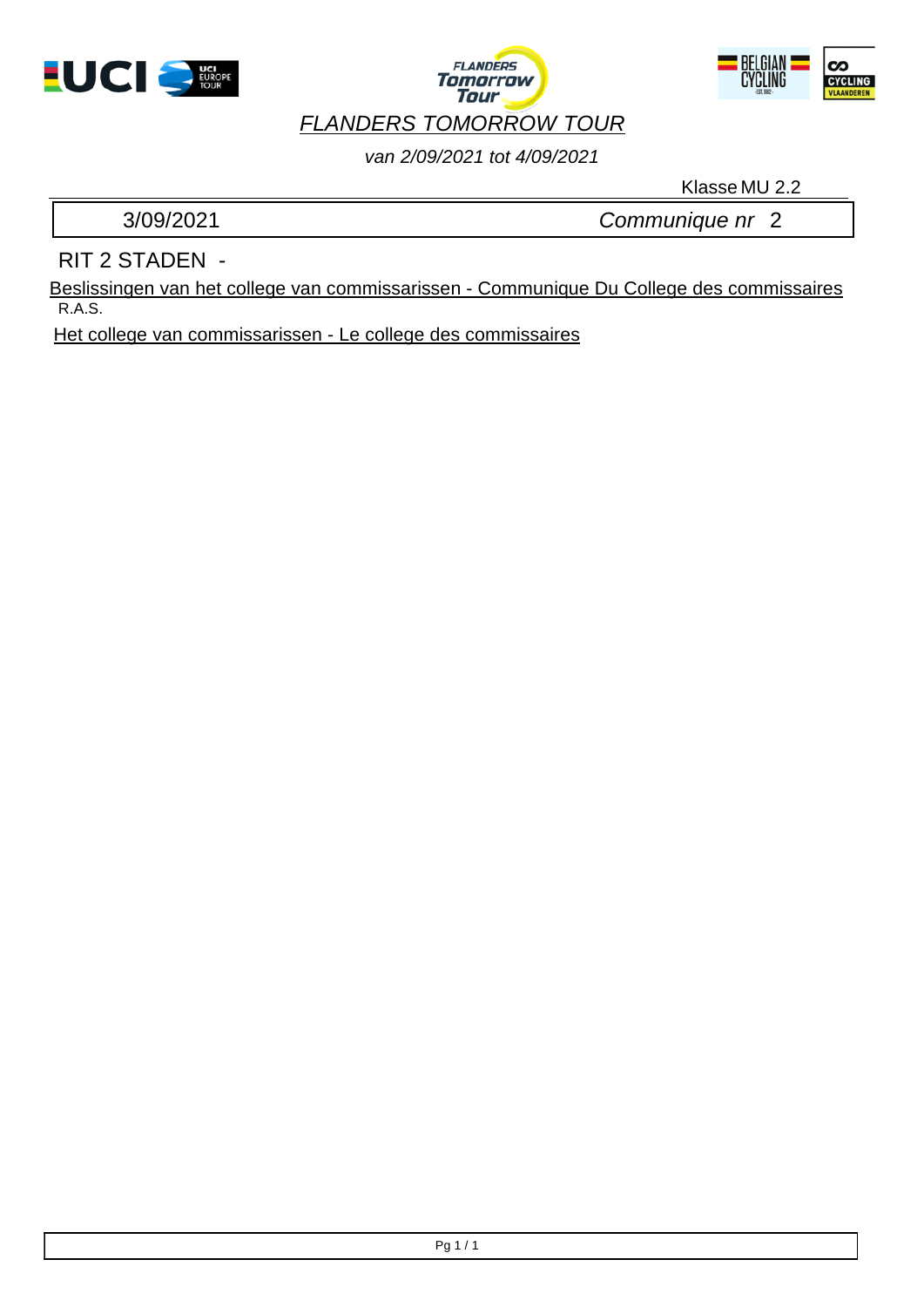





*Dragers Truien - Porteurs des maillots*

### na RIT 2 STADEN 3/09/2021

| Algemeen Individueel Klassement / Leider - Gele trui |                                                      |                              |  |  |  |  |
|------------------------------------------------------|------------------------------------------------------|------------------------------|--|--|--|--|
|                                                      | 5 VAN BELLE Loe                                      | JUMBO-VISMA DEVELOPMENT TEAM |  |  |  |  |
|                                                      | Algemeen Individueel Klassement / Drager - Gele trui |                              |  |  |  |  |
|                                                      | 5 VAN BELLE Loe                                      | JUMBO-VISMA DEVELOPMENT TEAM |  |  |  |  |
|                                                      | Algemeen Puntenklassement / Leider - Groene trui     |                              |  |  |  |  |
|                                                      | 6 VAN DIJKE Mick                                     | JUMBO-VISMA DEVELOPMENT TEAM |  |  |  |  |
|                                                      | Algemeen Puntenklassement / Drager - Groene trui     |                              |  |  |  |  |
|                                                      | 6 VAN DIJKE Mick                                     | JUMBO-VISMA DEVELOPMENT TEAM |  |  |  |  |
| Rushesklassement / Leider - Rode trui                |                                                      |                              |  |  |  |  |
|                                                      | 24 FRIGO Marco                                       | <b>SEG RACING ACADEMY</b>    |  |  |  |  |
| Rushesklassement / Drager - Rode trui                |                                                      |                              |  |  |  |  |
|                                                      | 24 FRIGO Marco                                       | <b>SEG RACING ACADEMY</b>    |  |  |  |  |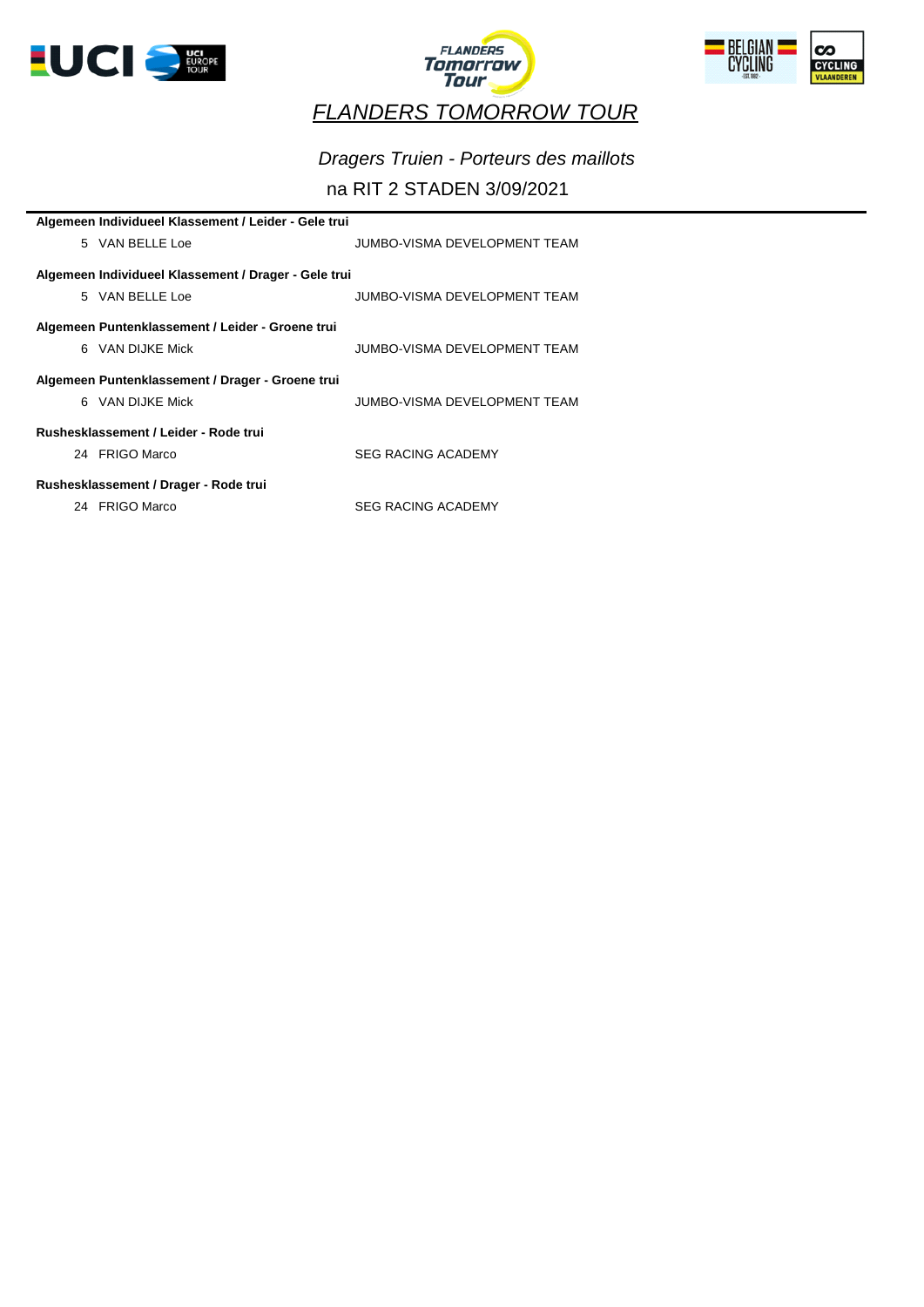





*van 2/09/2021 tot 4/09/2021*

### *Deelnemerslijst / Liste des partants / Startlist*

#### **Klasse MU 2.2 Starters/Partants: 107**

|                |                                    |                                            |                                                 | .u. เงา ขา - น. เนา เง .               |
|----------------|------------------------------------|--------------------------------------------|-------------------------------------------------|----------------------------------------|
|                | JUMBO-VISMA DEVELOPMENT TEAM       | <b>TEAM COLOQUICK</b>                      | <b>RINGERIKS-KRAFT</b>                          | <b>URBANO CYCLING TEAM</b>             |
| <b>PL/DS</b>   | <b>WAGNER Robert Thomas</b>        | <b>PL/DS</b><br><b>JØRGENSEN Christian</b> | <b>PL/DS</b><br><b>VIK Sverre Dyngeland</b>     | <b>PL/DS</b><br><b>VERBESTEL Dirk</b>  |
| $\mathbf{1}$   | <b>BOVEN Lars</b>                  | 61<br><b>ANDERSEN Kasper</b>               | 121 FJELDSTAD Øyvind                            | 191 CRAPS Lars                         |
| 2              | <b>GELEIJN Owen</b>                | <b>ANDERSEN Mads</b><br>62                 | 122 SONGSTAD Jørgen Wergeland                   | 192 DE PAUW Len                        |
| 3              | STAUNE-MITTET Johannes             | <b>CHANGIZI Sebastian Kolze</b><br>63      | 123 SKRETTEBERG Mathias                         | 193 DE WEERT Robbe                     |
| $\overline{4}$ | VAN DIJKE Tim                      | <b>FREDERIKSEN Oliver Wulff</b><br>64      | 124 SØRBØ Magnus                                | 194 KAESEMANS Jasper                   |
| 5              | VAN BELLE Loe                      | <b>KJELDSEN Christian</b><br>65            | 125 TJØTTA Martin                               | 195 VAN HEMELEN Vincent                |
| 6              | VAN DIJKE Mick                     | 66<br><b>LEVY William</b>                  | 126 WÆHRE Magnus                                | 196 KELLY Adam                         |
|                | <b>HAGENS BERMAN AXEON</b>         | <b>VCP LOUDÉAC</b>                         | <b>LUXEMBURG NATIONAL TEAM</b>                  | <b>DOVY KEUKENS - FCC</b>              |
| <b>PL/DS</b>   | <b>MOERENHOUT Jacobus (Koos)</b>   | <b>PL/DS</b><br><b>ARBAULT Steve</b>       | PL/DS<br><b>FERREIRA SWIETLIK Christian</b>     | <b>PL/DS</b><br><b>DE VRIESE Stijn</b> |
| 11             | <b>DAVIS Cole</b>                  | <b>GILBERT Aurélien</b><br>71              | 131 BETTENDORFF Loïc                            | 201 VANDEN HEEDE Jens                  |
| 12             | <b>DRIZNERS Jarrad</b>             | 72<br><b>DAUPHIN Florian</b>               | <del>132 KARIER RI</del> K                      | 202 CORIJN Gianni                      |
| 13             | <b>LANGE Colby</b>                 | 73<br><b>JOLLY Maxime</b>                  | 133 KLUCKERS Arthur                             | 203 HANNE Milan                        |
| 14             | <b>GARRISON Michael</b>            | #74                                        | 134 PAQUET Tom                                  | 204 VANDEN HEEDE Niels                 |
| 15             | <b>JONES Simon</b>                 | <b>LIMOUSIN Maxime</b><br>75               | 135 PRIES Cédric                                | 205 VERCOUILLIE Victor                 |
| 16             | <b>LAVERICK Joseph</b>             | 76<br>PLUSQUELLEC Yann                     | 136 WENZEL Mats                                 | <b>VERSTEGEN Kenneth</b><br>206        |
|                | <b>SEG RACING ACADEMY</b>          | <b>GERMANY NATIONAL TEAM</b>               | <b>ACROG - TORMANS BALEN BC</b>                 | MYSENLAN-BABOCO-CYCLINVEST CT          |
| <b>PL/DS</b>   | <b>LIGTHART Pim</b>                | <b>PL/DS</b><br><b>GRABSCH Ralf</b>        | <b>PL/DS</b><br><b>LOYSCH Roger</b>             | <b>PL/DS</b><br><b>GEERINCK Paul</b>   |
| 21             | <b>HOOLE Daan</b>                  | <b>ROSNER Linus</b><br>81                  | 141 HUYS Branko                                 | 211 CAPPAN Lennert                     |
| 22             | DAY Thomas                         | 82<br><b>TEUTENBERG Tim Torn</b>           | 142 BROUWERS Arno                               | 212 CASSAERT Loran                     |
| 23             | <b>ZIJLAARD Malkel</b>             | #83                                        | 143 POLLEFLIET Gianluca                         | 7# 213                                 |
| 24             | <b>FRIGO Marco</b>                 | ⊤# 84                                      | 144 STEVENS Daan                                | <del>214  GRAVE Oliver</del>           |
| 25             | <b>KRUL Wessel</b>                 | <b>HODAPP Johannes</b><br>85               | 145 VERMOOTE Jelle                              | 215 STRAND Peder Dahl                  |
| 26             | <b>PAULUS Milan</b>                | <b>DREßLER Luca</b><br>86                  | 146 HAEX Joris                                  | #216                                   |
|                | <b>BINGOAL WB DEVELOPMENT TEAM</b> | <b>METEC - SOLARWATT P/B MANTEL</b>        | <b>EFC-L&amp;R-VULSTEKE</b>                     |                                        |
| <b>PL/DS</b>   | <b>ISTA Kevyn</b>                  | <b>PL/DS</b><br>VAN HOUWELINGEN Adri       | <b>PL/DS</b><br><b>ENGELS Benny</b>             |                                        |
| 31             | DE VILLE DE GOYET Ivan             | <b>ARTZ Huub</b><br>91                     | 151 ROESEMS Siebe                               |                                        |
| #32            |                                    | 92<br><b>BROEX Victor</b>                  | 152 VANDENBULCKE Alex                           |                                        |
| 33             | <b>FASTRES Noah</b>                | 93<br><b>HOHMANN Lars</b>                  | 153 LAURYSSEN Yorben                            |                                        |
| 34             | <b>LELEU Audric</b>                | 94<br><b>KOSTER Adne</b>                   | 154 NUYTTEN Michiel                             |                                        |
| 35             | <b>VANDEPITTE Nathan</b>           | <b>MARSMAN Tim</b><br>95                   | <del>155 SAVER Kasper</del>                     |                                        |
| 36             | <b>TUSCANO Alessandro</b>          | MIJNSBERGEN Thomas<br>96                   | 156 VANOVERBERGHE Jens                          |                                        |
|                | AMPLER DEVELOPMENT TEAM            | <b>WALES RACING ACADEMY</b>                | <b>HOME SOLUTION - SOENENS CYCLING TEAM</b>     |                                        |
| <b>PL/DS</b>   | <b>MANDRI Rene</b>                 | <b>PL/DS</b><br><b>PARTRIDGE Robert</b>    | <b>PL/DS</b><br><b>VIDTS Andy</b>               |                                        |
| 41             | <b>MIKUTIS Aivaras</b>             | 101 BECKETT Samuel                         | 161 BERCKMOES Jenno                             |                                        |
| 42             | <b>JUNTUNEN Antti-Jussi</b>        | # 102                                      | 162 CLAEYS Arno                                 |                                        |
| 43             | <b>KARPENKO Gleb</b>               | 103 BURKE Matthew                          | 163 VANGHELUWE Warre                            |                                        |
| 44             | <b>KURITS Joonas</b>               | 104 JAMES-MORRIS Liam                      | 164 VAN MULDERS Brent                           |                                        |
|                | <del>45 MIRZOJEV Art om</del>      | 105 ROBERTS Owain                          | 165 VERGOTE Diel                                |                                        |
| 46             | BITINAS Mantas                     | 106 TRUELOVE William                       | 166 VIDTS Obie                                  |                                        |
|                | <b>ISRAEL CYCLING ACADEMY</b>      | <b>LVIV CYCLING TEAM</b>                   | <b>INDULEK - DOLTCINI - DERITO CYCLING TEAM</b> |                                        |
| <b>PL/DS</b>   | <b>VERBRUGGHE Rik</b>              | <b>PL/DS</b><br><b>SCHUDDINCK Luc</b>      | DE WEERD Pascal<br><b>PL/DS</b>                 |                                        |
| 51             | <b>KOGUT Oded</b>                  | 111 COLEMAN Zak                            | 181 CLAUS Benoît                                |                                        |
| 52             | DAVIDZON Lahav                     | 112 JANUŠKEVICIUS Mantas                   | 182 COLLIE Lars                                 |                                        |
| 53             | <b>TENE Rotem</b>                  | 113 DE BROEDER Maxwell                     | <del>183 DE NEVE Arthur</del>                   |                                        |
| 54             | <b>MACKELLAR Alastair</b>          | 114 KOCKELMANN Raphaël                     | 184 DECUYPERE Nathan                            |                                        |
| 55             | <b>PICKRELL Riley</b>              | 115 ROBINSON Oliver                        | 185 HOUTEKIER Justin                            |                                        |
| 56             | PLAMONDON Robin                    |                                            | 186 LUITEN Niels                                |                                        |
|                |                                    | 116 WERNIMONT Nicolas                      |                                                 |                                        |



Last Update: vrijdag 3 september 2021 18:12:01 **Results will be published on www.results.belgiancycling.be**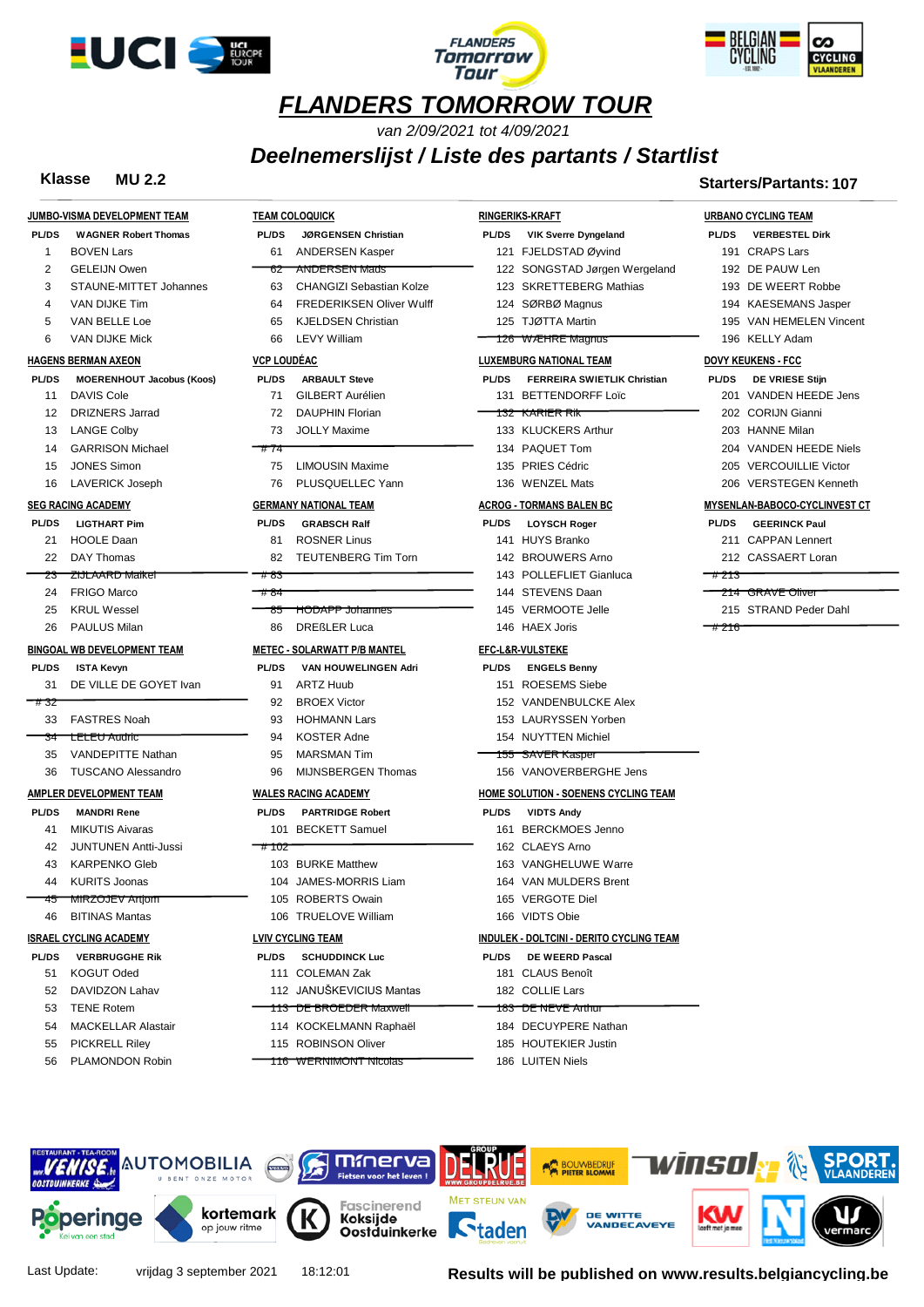





*Alg. Klassement op rugnummer / Classement General sur dossard / General Classification on number RIT 3A KOKSIJDE-WULPEN 4/09/2021 -* 

|                     | <b>JUMBO-VISMA DEVELOPMENT TEAM</b>              |                                    | <b>NED</b> |            | <b>VCP LOUDÉAC</b>                  |                                    | <b>FRA</b> |       | <b>ACROG - TORMANS BALEN BC</b>              |                 | <b>BEL</b> |
|---------------------|--------------------------------------------------|------------------------------------|------------|------------|-------------------------------------|------------------------------------|------------|-------|----------------------------------------------|-----------------|------------|
| J<br>$\overline{1}$ | <b>BOVEN Lars</b>                                | 0008 op 0:00:11                    |            | 71         | GILBERT Aurélien                    | 0080 op 0:08:45                    |            |       | 141 HUYS Branko                              | 0086 op 0:09:36 |            |
| 2<br>J              | <b>GELEIJN Owen</b>                              | 0027 op                            | 0:00:40    | 72         | <b>DAUPHIN Florian</b>              | 0018 op 0:00:40                    |            |       | 142 BROUWERS Arno                            | 0066 op         | 0:00:40    |
| J<br>$\mathbf{3}$   | STAUNE-MITTET Johannes                           | 0062 op                            | 0:00:40    | 73         | <b>JOLLY Maxime</b>                 | 0067 op 0:00:40                    |            | 143   | POLLEFLIET Gianluca                          | 0014 op         | 0:00:40    |
| J<br>$\overline{4}$ | VAN DIJKE Tim                                    | 0029 op                            | 0:00:40    |            |                                     |                                    |            | 144   | STEVENS Daan                                 | 0065 op 0:00:40 |            |
| J<br>5              | VAN BELLE Loe                                    | 0001 op                            | 0:00:00    | 75         | <b>LIMOUSIN Maxime</b>              | 0091 op 0:12:54                    |            | 145   | VERMOOTE Jelle                               | 0050 op 0:00:40 |            |
| 6<br>J              | VAN DIJKE Mick                                   | 0002 op 0:00:01                    |            | 76         | PLUSQUELLEC Yann                    | 0076 op 0:03:58                    |            | 146   | <b>HAEX Joris</b>                            | 0031 op 0:00:40 |            |
|                     |                                                  |                                    |            |            |                                     |                                    |            |       |                                              |                 |            |
|                     | <b>HAGENS BERMAN AXEON</b>                       |                                    | <b>USA</b> |            | <b>GERMANY NATIONAL TEAM</b>        |                                    | <b>GER</b> |       | EFC-L&R-VULSTEKE                             |                 | <b>BEL</b> |
| 11                  | DAVIS Cole                                       | 0078 op 0:05:40                    |            | 81         | <b>ROSNER Linus</b>                 | 0087 op 0:09:36                    |            | 151   | <b>ROESEMS Siebe</b>                         | 0043 op 0:00:40 |            |
| 12                  | <b>DRIZNERS Jarrad</b>                           | 0004 op 0:00:01                    |            | 82         | <b>TEUTENBERG Tim Torn</b>          | 0017 op 0:00:40                    |            | 152   | VANDENBULCKE Alex                            | 0023 op 0:00:40 |            |
| 13                  | <b>LANGE Colby</b>                               | 0073 op 0:03:53                    |            |            |                                     | ລລລລ ດກ                            |            | 153   | <b>LAURYSSEN Yorben</b>                      | 0096 op 0:14:36 |            |
| 14                  | <b>GARRISON Michael</b>                          | 0090 op                            | 0:11:03    |            |                                     | ລວວວ UL                            |            |       | 154 NUYTTEN Michiel                          | 0016 op 0:00:40 |            |
| 15                  | <b>JONES Simon</b>                               | 0107 op                            | 0:36:48    |            | <b>INVESTIGATION CONTINUES.</b>     |                                    |            |       |                                              |                 |            |
| 16                  | <b>LAVERICK Joseph</b>                           | 0072 op 0:02:58                    |            | 86         | <b>DREßLER Luca</b>                 | 0035 op 0:00:40                    |            |       | 156 VANOVERBERGHE Jens                       | 0032 op 0:00:40 |            |
|                     | <b>SEG RACING ACADEMY</b>                        |                                    | <b>NED</b> |            | <b>METEC - SOLARWATT P/B MANTEL</b> |                                    | <b>NED</b> |       | HOME SOLUTION - SOENENS CYCLING TEAM         |                 | <b>BEL</b> |
| 21                  | <b>HOOLE Daan</b>                                | 0005 op 0:00:01                    |            | 91         | ARTZ Huub                           | 0105 op 0:35:26                    |            |       | 161 BERCKMOES Jenno                          | 0047 op 0:00:40 |            |
| 22                  | DAY Thomas                                       | 0071 op 0:00:40                    |            | 92         | <b>BROEX Victor</b>                 | 0037 op                            | 0:00:40    | 162   | <b>CLAEYS Arno</b>                           | 0039 op         | 0:00:40    |
|                     |                                                  |                                    |            | 93         | <b>HOHMANN Lars</b>                 | 0025 op 0:00:40                    |            | 163   | VANGHELUWE Warre                             | 0007 op         | 0:00:11    |
| 24                  | <b>FRIGO Marco</b>                               | 0006 op 0:00:05                    |            | 94         | <b>KOSTER Adne</b>                  | 0055 op 0:00:40                    |            | 164   | VAN MULDERS Brent                            | 0074 op 0:03:58 |            |
| 25                  | <b>KRUL Wessel</b>                               | 0012 op 0:00:40                    |            | 95         | <b>MARSMAN Tim</b>                  | 0010 op 0:00:13                    |            | 165   | <b>VERGOTE Diel</b>                          | 0077 op 0:05:40 |            |
| 26                  | PAULUS Milan                                     | 0036 op 0:00:40                    |            | 96         | MIJNSBERGEN Thomas                  | 0034 op 0:00:40                    |            |       | 166 VIDTS Obie                               | 0064 op 0:00:40 |            |
|                     |                                                  |                                    |            |            |                                     |                                    |            |       |                                              |                 |            |
|                     | <b>BINGOAL WB DEVELOPMENT TEAM</b>               |                                    | <b>BEL</b> |            | <b>WALES RACING ACADEMY</b>         |                                    | <b>GBR</b> |       | INDULEK - DOLTCINI - DERITO CYCLING TEAM     |                 | <b>BEL</b> |
| 31                  | DE VILLE DE GOYET Ivan                           | 0063 op 0:00:40                    |            | 101        | <b>BECKETT Samuel</b>               | 0051 op 0:00:40                    |            |       | 181 CLAUS Benoît                             | 0088 op 0:09:36 |            |
|                     |                                                  | aasta vuo                          |            |            |                                     |                                    |            |       | 182 COLLIE Lars                              | 0081 op 0:09:32 |            |
| 33                  | <b>FASTRES Noah</b>                              | 0089 op 0:09:46                    |            | 103        | <b>BURKE Matthew</b>                | 0095 op 0:14:04                    |            |       | $P - 19 - 2 - 210$                           |                 |            |
|                     |                                                  |                                    |            | 104        | JAMES-MORRIS Liam                   | 0103 op 0:31:48                    |            |       | 184 DECUYPERE Nathan                         | 0085 op 0:09:36 |            |
| 35<br>36            | VANDEPITTE Nathan<br><b>TUSCANO Alessandro</b>   | 0013 op 0:00:40<br>0021 op 0:00:40 |            | 105<br>106 | <b>ROBERTS Owain</b>                | 0019 op 0:00:40<br>0041 op 0:00:40 |            | 185   | <b>HOUTEKIER Justin</b>                      | 0068 op         | 0:00:40    |
|                     |                                                  |                                    |            |            | <b>TRUELOVE William</b>             |                                    |            |       | 186 LUITEN Niels                             | 0094 op 0:13:22 |            |
|                     | AMPLER DEVELOPMENT TEAM                          |                                    | <b>EST</b> |            | <b>LVIV CYCLING TEAM</b>            |                                    | <b>UKR</b> |       | <b>URBANO CYCLING TEAM</b>                   |                 | <b>BEL</b> |
| 41                  | <b>MIKUTIS Aivaras</b>                           | 0057 op                            | 0:00:40    |            | 111 COLEMAN Zak                     | 0030 op 0:00:40                    |            |       | 191 CRAPS Lars                               | 0033 op         | 0:00:40    |
| 42                  | JUNTUNEN Antti-Jussi                             | 0052 op 0:00:40                    |            |            | 112 JANUŠKEVICIUS Mantas            | 0028 op 0:00:40                    |            |       | 192 DE PAUW Len                              | 0079 op 0:06:15 |            |
| 43                  | <b>KARPENKO Gleb</b>                             | 0101 op 0:16:33                    |            |            | <b>DE DIVOLDEN WIGAY</b>            |                                    |            | 193   | DE WEERT Robbe                               | 0054 op         | 0:00:40    |
| 44                  | <b>KURITS Joonas</b>                             | 0026 op 0:00:40                    |            |            | 114 KOCKELMANN Raphaël              | 0045 op 0:00:40                    |            | 194   | <b>KAESEMANS Jasper</b>                      | 0015 op 0:00:40 |            |
|                     |                                                  |                                    |            |            | 115 ROBINSON Oliver                 | 0084 op 0:09:36                    |            | 195   | VAN HEMELEN Vincent                          | 0009 op 0:00:11 |            |
| 46                  | <b>BITINAS Mantas</b>                            | 0046 op 0:00:40                    |            |            | <b>ITO WEINNIMONT NICORS</b>        | ສສສສ ບບ                            |            | 196   | <b>KELLY Adam</b>                            | 0075 op 0:03:58 |            |
|                     | <b>ISRAEL CYCLING ACADEMY</b>                    |                                    | <b>ISR</b> |            | <b>RINGERIKS-KRAFT</b>              |                                    | <b>NOR</b> |       | <b>DOVY KEUKENS - FCC</b>                    |                 | <b>BEL</b> |
| 51                  | KOGUT Oded                                       | 0044 op 0:00:40                    |            |            | 121 FJELDSTAD Øvvind                | 0104 op 0:31:48                    |            |       | 201 VANDEN HEEDE Jens                        | 0048 op 0:00:40 |            |
| 52                  | DAVIDZON Lahav                                   | 0070 op 0:00:40                    |            | 122        | SONGSTAD Jørgen Wergeland           | 0102 op 0:30:00                    |            |       | 202 CORIJN Gianni                            | 0082 op         | 0:09:32    |
| 53                  | <b>TENE Rotem</b>                                | 0092 op 0:12:54                    |            | 123        | <b>SKRETTEBERG Mathias</b>          | 0093 op 0:13:15                    |            | 203   | <b>HANNE Milan</b>                           | 0106 op 0:36:17 |            |
| 54                  | <b>MACKELLAR Alastair</b>                        | 0097 op 0:14:42                    |            | 124        | SØRBØ Magnus                        | 0099 op 0:16:33                    |            | 204   | <b>VANDEN HEEDE Niels</b>                    | 0069 op 0:00:40 |            |
| 55                  | <b>PICKRELL Rilev</b>                            | 0011 op 0:00:40                    |            | 125        | TJØTTA Martin                       | 0022 op 0:00:40                    |            | 205   | <b>VERCOUILLIE Victor</b>                    | 0083 op         | 0:09:32    |
| 56                  | PLAMONDON Robin                                  | 0040 op 0:00:40                    |            |            | WALLINE IWAGHUS                     | າວວວ ບບ                            |            | 206   | <b>VERSTEGEN Kenneth</b>                     | 0038 op 0:00:40 |            |
|                     |                                                  |                                    |            |            |                                     |                                    |            |       |                                              |                 |            |
|                     | <b>TEAM COLOQUICK</b>                            |                                    | <b>DEN</b> |            | <b>LUXEMBURG NATIONAL TEAM</b>      |                                    | <b>LUX</b> |       | MYSENLAN-BABOCO-CYCLINVEST CT                |                 | <b>BEL</b> |
| 61                  | <b>ANDERSEN Kasper</b>                           | 0056 op 0:00:40                    |            |            | 131 BETTENDORFF Loïc                | 0059 op                            | 0:00:40    |       | 211 CAPPAN Lennert                           | 0053 op 0:00:40 |            |
| ΟZ                  | ANUENOEN Maus                                    |                                    |            |            | <b>NANIEN NIN</b>                   |                                    |            |       | 212 CASSAERT Loran                           | 0058 op 0:00:40 |            |
| 63                  | <b>CHANGIZI Sebastian Kolze</b>                  | 0003 op 0:00:01                    |            | 133        | <b>KLUCKERS Arthur</b>              | 0060 op 0:00:40                    |            | # 213 |                                              | ลลลล oh         |            |
| 64<br>65            | <b>FREDERIKSEN Oliver Wulff</b>                  | 0020 op                            | 0:00:40    | 134<br>135 | PAQUET Tom                          | 0024 op<br>0042 op 0:00:40         | 0:00:40    |       | <b>UIVAVE UIIVU</b><br>215 STRAND Peder Dahl |                 |            |
| 66                  | <b>KJELDSEN Christian</b><br><b>LEVY William</b> | 0100 op 0:16:33<br>0049 op 0:00:40 |            | 136        | PRIES Cédric<br><b>WENZEL Mats</b>  | 0061 op 0:00:40                    |            |       |                                              | 0098 op 0:16:33 |            |
|                     |                                                  |                                    |            |            |                                     |                                    |            |       |                                              |                 |            |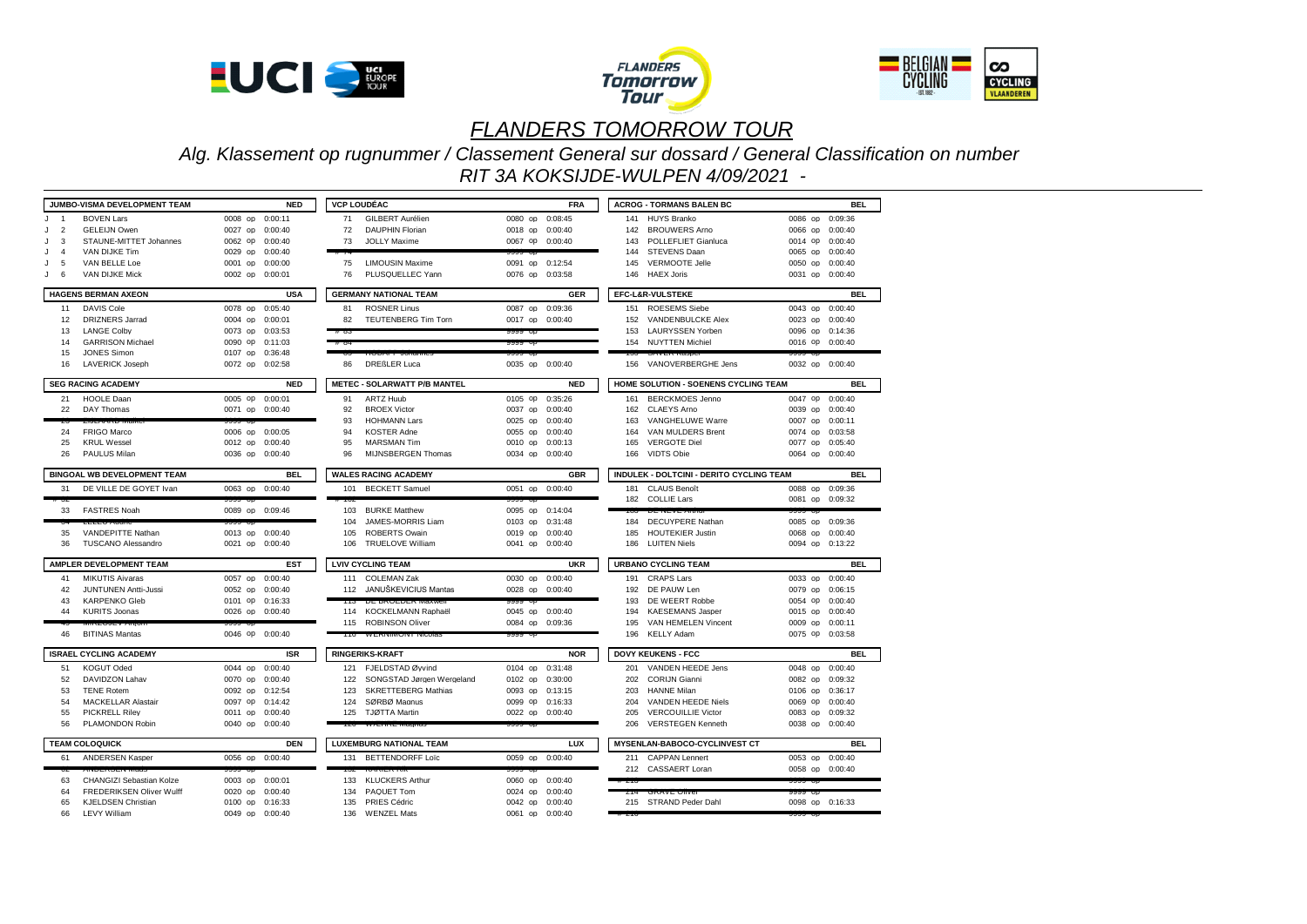





Startorde-l'ordre de départ-Starting order

## **RIT 3A KOKSIJDE-WULPEN 4/09/2021**

|                |     | Rugnr Naam-Nom             | Ploeg - Equipe                         |              | Tijd    |
|----------------|-----|----------------------------|----------------------------------------|--------------|---------|
| $\mathbf{1}$   | 15  | <b>JONES Simon</b>         | <b>HAGENS BERMAN AXEON</b>             | USA 19990824 | 9:00:00 |
| $\overline{c}$ | 203 | <b>HANNE Milan</b>         | <b>DOVY KEUKENS - FCC</b>              | BEL 20000713 | 9:01:00 |
| 3              | 91  | <b>ARTZ Huub</b>           | METEC - SOLARWATT P/B MANTEL           | NED 20020514 | 9:02:00 |
| 4              | 121 | FJELDSTAD Øyvind           | RINGERIKS-KRAFT                        | NOR 20021011 | 9:03:00 |
| 5              | 104 | <b>JAMES-MORRIS Liam</b>   | <b>WALES RACING ACADEMY</b>            | GBR 20020324 | 9:04:00 |
| 6              | 122 | SONGSTAD Jørgen Wergeland  | RINGERIKS-KRAFT                        | NOR 20020329 | 9:05:00 |
| 7              | 43  | <b>KARPENKO Gleb</b>       | AMPLER DEVELOPMENT TEAM                | EST 20011027 | 9:06:00 |
| 8              | 65  | <b>KJELDSEN Christian</b>  | <b>TEAM COLOQUICK</b>                  | DEN 20020814 | 9:07:00 |
| 9              | 124 | SØRBØ Magnus               | RINGERIKS-KRAFT                        | NOR 20020321 | 9:08:00 |
| 10             | 215 | <b>STRAND Peder Dahl</b>   | MYSENLAN-BABOCO-CYCLINVEST CT          | NOR 20000110 | 9:09:00 |
| 11             | 54  | <b>MACKELLAR Alastair</b>  | <b>ISRAEL CYCLING ACADEMY</b>          | AUS 20020120 | 9:10:00 |
| 12             | 153 | LAURYSSEN Yorben           | EFC-L&R-VULSTEKE                       | BEL 20020125 | 9:11:00 |
| 13             | 103 | <b>BURKE Matthew</b>       | <b>WALES RACING ACADEMY</b>            | GBR 20000729 | 9:12:00 |
| 14             | 186 | <b>LUITEN Niels</b>        | INDULEK - DOLTCINI - DERITO CYCLING TE | NED 20021231 | 9:13:00 |
| 15             | 123 | <b>SKRETTEBERG Mathias</b> | RINGERIKS-KRAFT                        | NOR 20000619 | 9:14:00 |
| 16             | 53  | <b>TENE Rotem</b>          | <b>ISRAEL CYCLING ACADEMY</b>          | ISR 20010330 | 9:15:00 |
| 17             | 75  | <b>LIMOUSIN Maxime</b>     | VCP LOUDÉAC                            | FRA 19990323 | 9:16:00 |
| 18             | 14  | <b>GARRISON Michael</b>    | <b>HAGENS BERMAN AXEON</b>             | USA 20010804 | 9:17:00 |
| 19             | 33  | <b>FASTRES Noah</b>        | BINGOAL WB DEVELOPMENT TEAM            | BEL 20021216 | 9:18:00 |
| 20             | 181 | <b>CLAUS Benoît</b>        | INDULEK - DOLTCINI - DERITO CYCLING TE | BEL 20021205 | 9:19:00 |
| 21             | 81  | <b>ROSNER Linus</b>        | <b>GERMANY NATIONAL TEAM</b>           | GER 20010330 | 9:20:00 |
| 22             | 141 | <b>HUYS Branko</b>         | ACROG - TORMANS BALEN BC               | BEL 20010110 | 9:21:00 |
| 23             | 184 | <b>DECUYPERE Nathan</b>    | INDULEK - DOLTCINI - DERITO CYCLING TE | BEL 20000525 | 9:22:00 |
| 24             | 115 | <b>ROBINSON Oliver</b>     | <b>LVIV CYCLING TEAM</b>               | GBR 19990330 | 9:23:00 |
| 25             | 205 | <b>VERCOUILLIE Victor</b>  | DOVY KEUKENS - FCC                     | BEL 20021103 | 9:24:00 |
| 26             | 202 | <b>CORIJN Gianni</b>       | <b>DOVY KEUKENS - FCC</b>              | BEL 20021213 | 9:25:00 |
| 27             | 182 | <b>COLLIE Lars</b>         | INDULEK - DOLTCINI - DERITO CYCLING TE | BEL 20001127 | 9:26:00 |
| 28             | 71  | GILBERT Aurélien           | VCP LOUDÉAC                            | FRA 20001026 | 9:27:00 |
| 29             | 192 | DE PAUW Len                | URBANO CYCLING TEAM                    | BEL 20000516 | 9.28:00 |
| 30             | 11  | <b>DAVIS Cole</b>          | <b>HAGENS BERMAN AXEON</b>             | USA 19990611 | 9:29:00 |
| 31             | 165 | <b>VERGOTE Diel</b>        | HOME SOLUTION - SOENENS CYCLING TE     | BEL 20020610 | 9:30:00 |
| 32             | 76  | PLUSQUELLEC Yann           | VCP LOUDÉAC                            | FRA 20000418 | 9:31:00 |
| 33             | 196 | <b>KELLY Adam</b>          | URBANO CYCLING TEAM                    | GBR 20000425 | 9:32:00 |
| 34             | 164 | <b>VAN MULDERS Brent</b>   | HOME SOLUTION - SOENENS CYCLING TE     | BEL 20000822 | 9:33:00 |
| 35             | 13  | <b>LANGE Colby</b>         | HAGENS BERMAN AXEON                    | USA 19990330 | 9:34:00 |
| 36             | 16  | <b>LAVERICK Joseph</b>     | <b>HAGENS BERMAN AXEON</b>             | GBR 20001206 | 9:35:00 |
| 37             | 22  | DAY Thomas                 | <b>SEG RACING ACADEMY</b>              | GBR 20020717 | 9:36:00 |
| 38             | 52  | DAVIDZON Lahav             | <b>ISRAEL CYCLING ACADEMY</b>          | ISR 20000505 | 9:37:00 |
| 39             | 204 | VANDEN HEEDE Niels         | DOVY KEUKENS - FCC                     | BEL 20000616 | 9:38:00 |
| 40             | 185 | <b>HOUTEKIER Justin</b>    | INDULEK - DOLTCINI - DERITO CYCLING TE | BEL 20000502 | 9:39:00 |
| 41             | 73  | <b>JOLLY Maxime</b>        | VCP LOUDÉAC                            | FRA 20001030 | 9:40:00 |
| 42             | 142 | <b>BROUWERS Arno</b>       | ACROG - TORMANS BALEN BC               | BEL 20001210 | 9:41:00 |
| 43             | 144 | <b>STEVENS Daan</b>        | ACROG - TORMANS BALEN BC               | BEL 20020510 | 9:42:00 |
| 44             | 166 | <b>VIDTS Obie</b>          | HOME SOLUTION - SOENENS CYCLING TE     | BEL 20020503 | 9:43:00 |
| 45             | 31  | DE VILLE DE GOYET Ivan     | BINGOAL WB DEVELOPMENT TEAM            | BEL 20021129 | 9:44:00 |
| 46 J           | 3   | STAUNE-MITTET Johannes     | JUMBO-VISMA DEVELOPMENT TEAM           | NOR 20020118 | 9:45:00 |
| 47             | 136 | <b>WENZEL Mats</b>         | LUXEMBURG NATIONAL TEAM                | LUX 20021219 | 9:46:00 |
| 48             | 133 | <b>KLUCKERS Arthur</b>     | LUXEMBURG NATIONAL TEAM                | LUX 20000315 | 9:47:00 |
| 49             | 131 | <b>BETTENDORFF Loïc</b>    | LUXEMBURG NATIONAL TEAM                | LUX 20010428 | 9:48:00 |
| 50             | 212 | CASSAERT Loran             | MYSENLAN-BABOCO-CYCLINVEST CT          | BEL 19990222 | 9:49:00 |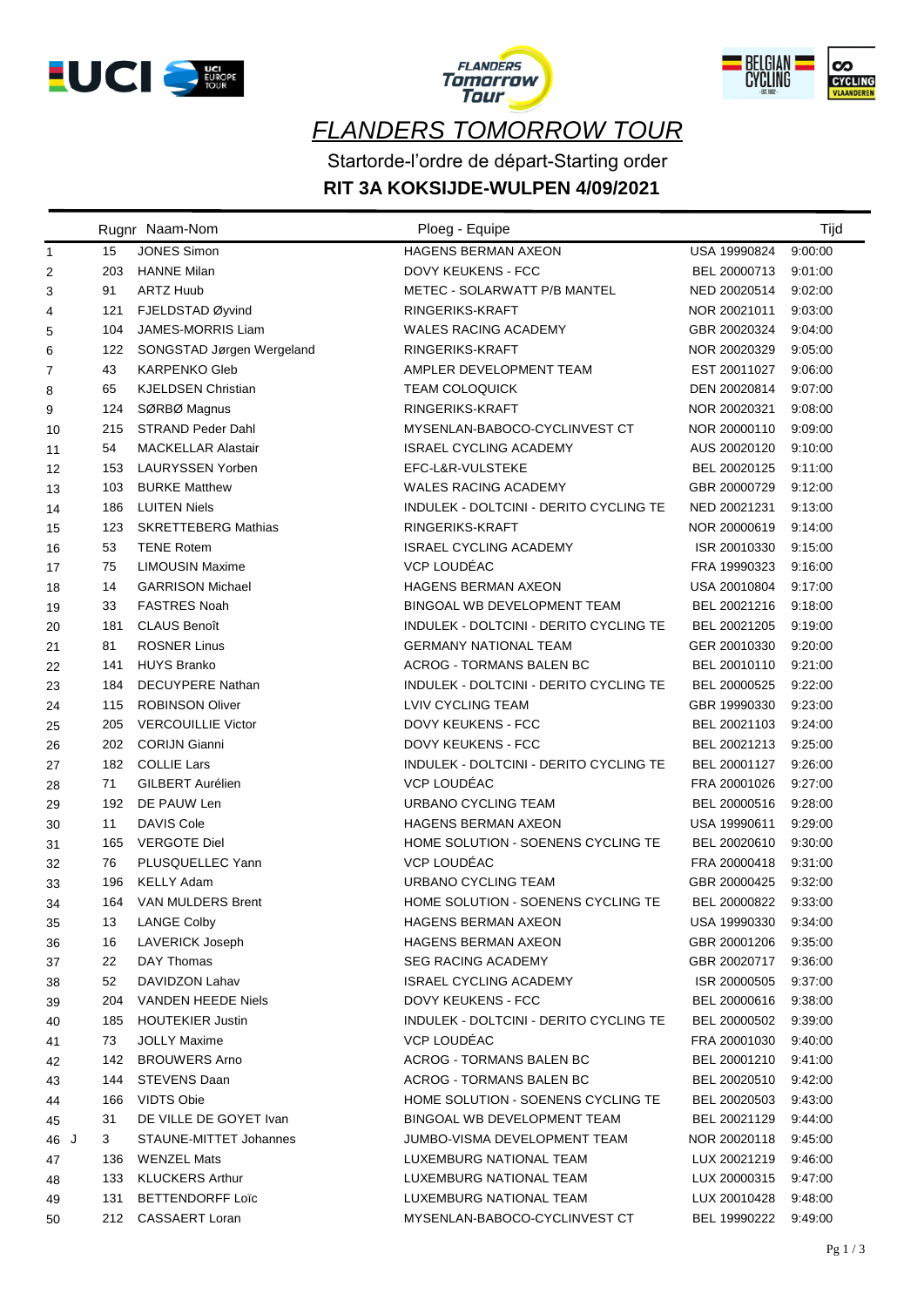





Startorde-l'ordre de départ-Starting order

## **RIT 3A KOKSIJDE-WULPEN 4/09/2021**

|      |                | Rugnr Naam-Nom                  | Ploeg - Equipe                     |              | Tijd     |
|------|----------------|---------------------------------|------------------------------------|--------------|----------|
| 51   | 41             | <b>MIKUTIS Aivaras</b>          | AMPLER DEVELOPMENT TEAM            | LTU 20020916 | 9.50.00  |
| 52   | 61             | <b>ANDERSEN Kasper</b>          | <b>TEAM COLOQUICK</b>              | DEN 20020701 | 9:51:00  |
| 53   | 94             | <b>KOSTER Adne</b>              | METEC - SOLARWATT P/B MANTEL       | NED 20000824 | 9.52.00  |
| 54   | 193            | DE WEERT Robbe                  | <b>URBANO CYCLING TEAM</b>         | BEL 20010314 | 9:53:00  |
| 55   | 211            | <b>CAPPAN Lennert</b>           | MYSENLAN-BABOCO-CYCLINVEST CT      | BEL 20000825 | 9:54:00  |
| 56   | 42             | <b>JUNTUNEN Antti-Jussi</b>     | AMPLER DEVELOPMENT TEAM            | FIN 19990406 | 9:55:00  |
| 57   | 101            | <b>BECKETT Samuel</b>           | <b>WALES RACING ACADEMY</b>        | GBR 20010324 | 9:56:00  |
| 58   | 145            | <b>VERMOOTE Jelle</b>           | <b>ACROG - TORMANS BALEN BC</b>    | BEL 20010829 | 9:57:00  |
| 59   | 66             | <b>LEVY William</b>             | <b>TEAM COLOQUICK</b>              | DEN 20010114 | 9:58:00  |
| 60   | 201            | VANDEN HEEDE Jens               | DOVY KEUKENS - FCC                 | BEL 20020315 | 9.59.00  |
| 61   | 161            | <b>BERCKMOES Jenno</b>          | HOME SOLUTION - SOENENS CYCLING TE | BEL 20010204 | 10:00:00 |
| 62   | 46             | <b>BITINAS Mantas</b>           | AMPLER DEVELOPMENT TEAM            | LTU 20020830 | 10:01:00 |
| 63   | 114            | KOCKELMANN Raphaël              | LVIV CYCLING TEAM                  | LUX 19990510 | 10:02:00 |
| 64   | 51             | <b>KOGUT Oded</b>               | ISRAEL CYCLING ACADEMY             | ISR 20010214 | 10:03:00 |
| 65   | 151            | <b>ROESEMS Siebe</b>            | EFC-L&R-VULSTEKE                   | BEL 20010608 | 10:04:00 |
| 66   | 135            | <b>PRIES Cédric</b>             | LUXEMBURG NATIONAL TEAM            | LUX 20001025 | 10:05:00 |
| 67   | 106            | <b>TRUELOVE William</b>         | <b>WALES RACING ACADEMY</b>        | GBR 20020318 | 10:06:00 |
| 68   | 56             | PLAMONDON Robin                 | <b>ISRAEL CYCLING ACADEMY</b>      | CAN 20000107 | 10:07:00 |
| 69   | 162            | <b>CLAEYS Arno</b>              | HOME SOLUTION - SOENENS CYCLING TE | BEL 20000420 | 10:08:00 |
| 70   | 206            | <b>VERSTEGEN Kenneth</b>        | DOVY KEUKENS - FCC                 | BEL 20020122 | 10:09:00 |
| 71   | 92             | <b>BROEX Victor</b>             | METEC - SOLARWATT P/B MANTEL       | NED 20000131 | 10:10:00 |
| 72   | 26             | <b>PAULUS Milan</b>             | <b>SEG RACING ACADEMY</b>          | BEL 20011023 | 10:11:00 |
| 73   | 86             | <b>DREßLER Luca</b>             | <b>GERMANY NATIONAL TEAM</b>       | GER 20020108 | 10:12:00 |
| 74   | 96             | MIJNSBERGEN Thomas              | METEC - SOLARWATT P/B MANTEL       | NED 20020815 | 10:13:00 |
| 75   | 191            | <b>CRAPS Lars</b>               | URBANO CYCLING TEAM                | BEL 20011017 | 10:14:00 |
| 76   | 156            | VANOVERBERGHE Jens              | EFC-L&R-VULSTEKE                   | BEL 19990922 | 10:15:00 |
| 77   | 146            | <b>HAEX Joris</b>               | ACROG - TORMANS BALEN BC           | BEL 20000624 | 10:16:00 |
| 78   | 111            | <b>COLEMAN Zak</b>              | LVIV CYCLING TEAM                  | GBR 19990115 | 10:17:00 |
| 79 J | 4              | VAN DIJKE Tim                   | JUMBO-VISMA DEVELOPMENT TEAM       | NED 20000315 | 10:18:00 |
| 80   | 112            | JANUŠKEVICIUS Mantas            | LVIV CYCLING TEAM                  | LTU 19990429 | 10:19:00 |
| 81 J | $\overline{2}$ | <b>GELEIJN Owen</b>             | JUMBO-VISMA DEVELOPMENT TEAM       | NED 20010114 | 10:20:00 |
| 82   | 44             | <b>KURITS Joonas</b>            | AMPLER DEVELOPMENT TEAM            | EST 20020415 | 10:21:00 |
| 83   | 93             | <b>HOHMANN Lars</b>             | METEC - SOLARWATT P/B MANTEL       | NED 20010905 | 10:22:00 |
| 84   |                | 134 PAQUET Tom                  | LUXEMBURG NATIONAL TEAM            | LUX 20020628 | 10:23:00 |
| 85   | 152            | VANDENBULCKE Alex               | EFC-L&R-VULSTEKE                   | BEL 20011125 | 10:24:00 |
| 86   | 125            | TJØTTA Martin                   | RINGERIKS-KRAFT                    | NOR 20010327 | 10:25:00 |
| 87   | 36             | <b>TUSCANO Alessandro</b>       | BINGOAL WB DEVELOPMENT TEAM        | BEL 20000108 | 10:26:00 |
| 88   | 64             | <b>FREDERIKSEN Oliver Wulff</b> | <b>TEAM COLOQUICK</b>              | DEN 20001011 | 10:27:00 |
| 89   | 105            | <b>ROBERTS Owain</b>            | WALES RACING ACADEMY               | GBR 20010224 | 10:28:00 |
| 90   | 72             | <b>DAUPHIN Florian</b>          | VCP LOUDÉAC                        | FRA 19990406 | 10:29:00 |
| 91   | 82             | <b>TEUTENBERG Tim Torn</b>      | <b>GERMANY NATIONAL TEAM</b>       | GER 20020619 | 10:30:00 |
| 92   | 154            | <b>NUYTTEN Michiel</b>          | EFC-L&R-VULSTEKE                   | BEL 20010719 | 10:31:00 |
| 93   | 194            | <b>KAESEMANS Jasper</b>         | URBANO CYCLING TEAM                | BEL 19990103 | 10:32:00 |
| 94   | 143            | POLLEFLIET Gianluca             | <b>ACROG - TORMANS BALEN BC</b>    | BEL 20020128 | 10:33:00 |
| 95   | 35             | <b>VANDEPITTE Nathan</b>        | BINGOAL WB DEVELOPMENT TEAM        | FRA 20000330 | 10:34:00 |
| 96   | 25             | <b>KRUL Wessel</b>              | <b>SEG RACING ACADEMY</b>          | NED 20000128 | 10:35:00 |
| 97   | 55             | <b>PICKRELL Riley</b>           | <b>ISRAEL CYCLING ACADEMY</b>      | CAN 20010816 | 10:36:00 |
| 98   | 95             | <b>MARSMAN Tim</b>              | METEC - SOLARWATT P/B MANTEL       | NED 20001004 | 10:37:00 |
| 99   | 195            | VAN HEMELEN Vincent             | URBANO CYCLING TEAM                | BEL 20001102 | 10:38:00 |
| 100J | 1              | <b>BOVEN Lars</b>               | JUMBO-VISMA DEVELOPMENT TEAM       | NED 20010813 | 10:39:00 |